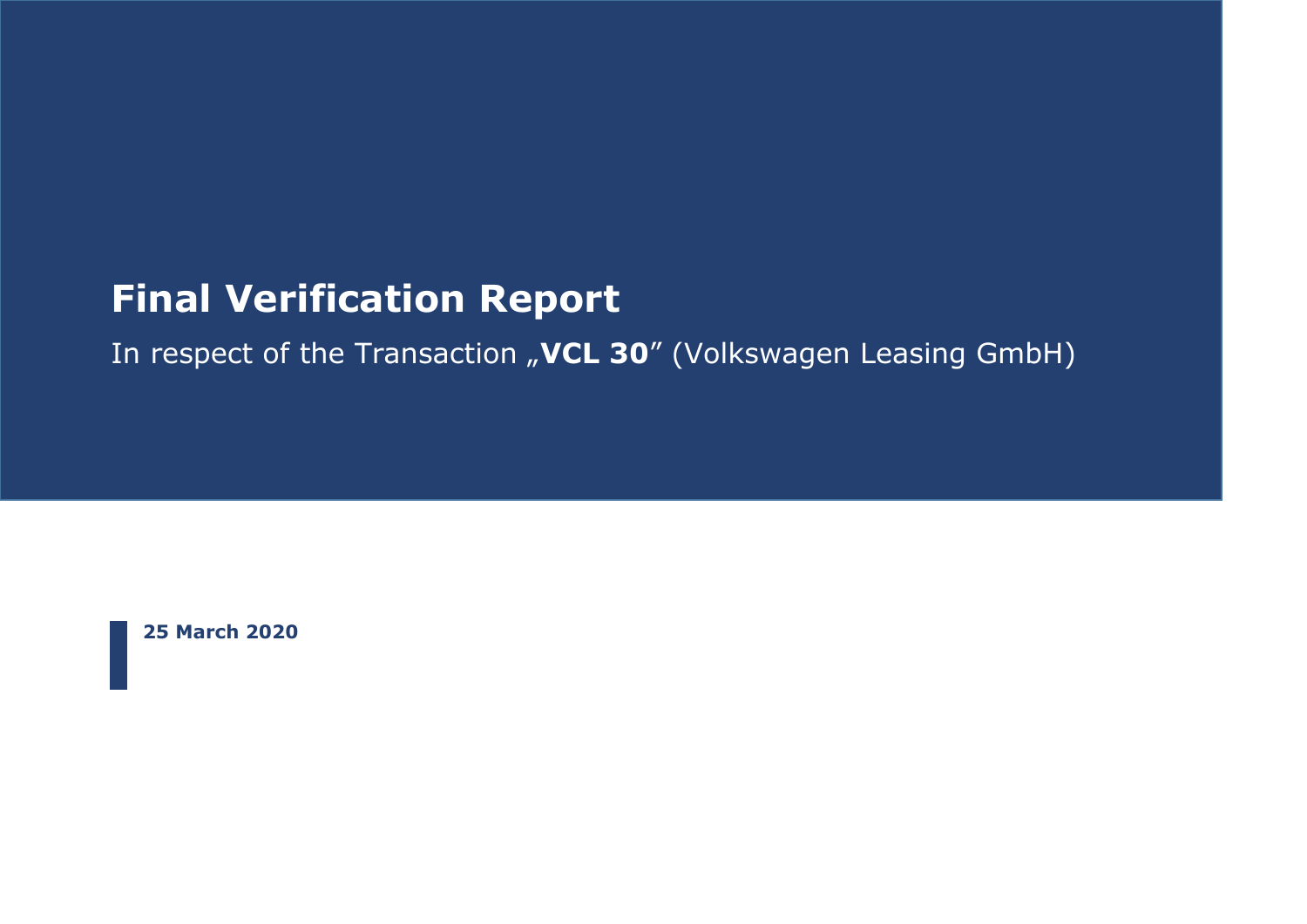

## **Authorization of SVI as third party**

STS Verification International GmbH ("SVI") has been authorized by the German Federal Financial Supervisory Authority (Bundesanstalt für Finanzdienstleistungsaufsicht "BaFin", as the competent authority pursuant to Art 29 of the Securitisation Regulation and § 44 German Banking Act) to act in all EU countries as third party pursuant to Art 28 of the Securitisation Regulation to verify compliance with the STS Criteria pursuant to Art 27 (2) of the Securitisation Regulation.

### **Mandating of SVI and verification steps**

On 18 December 2019, SVI has been mandated by the Originator (Volkswagen Leasing GmbH) to verify compliance with the STS criteria pursuant to Article 28 of the Securitisation Regulation for the securitisation transaction "VCL 30" (the "Transaction").

As part of our verification work for one of the previous securitisation transactions, we have met with representatives of Volkswagen Leasing GmbH ("VWL") and Volkswagen Financial Services AG ("VWFS") to conduct an onsite due diligence meeting ("Due Diligence") in Braunschweig on 26 February 2019. In addition, we have discussed selected aspects of the Transaction with VWL, VWFS and legal counsel and obtained additional information on the transaction structure, the underwriting and servicing procedures of VWL and the underlying transaction documentation.

For the purposes of our analysis, we have reviewed the following documents and other information related to the Transaction:

- Final Prospectus
- German Legal Opinion
- Receivables Purchase Agreement
- Servicing Agreement
- Note Purchase Agreement
- Due Diligence Presentation by VWL/VWFS dated 26 February 2019 and further updated in April 2019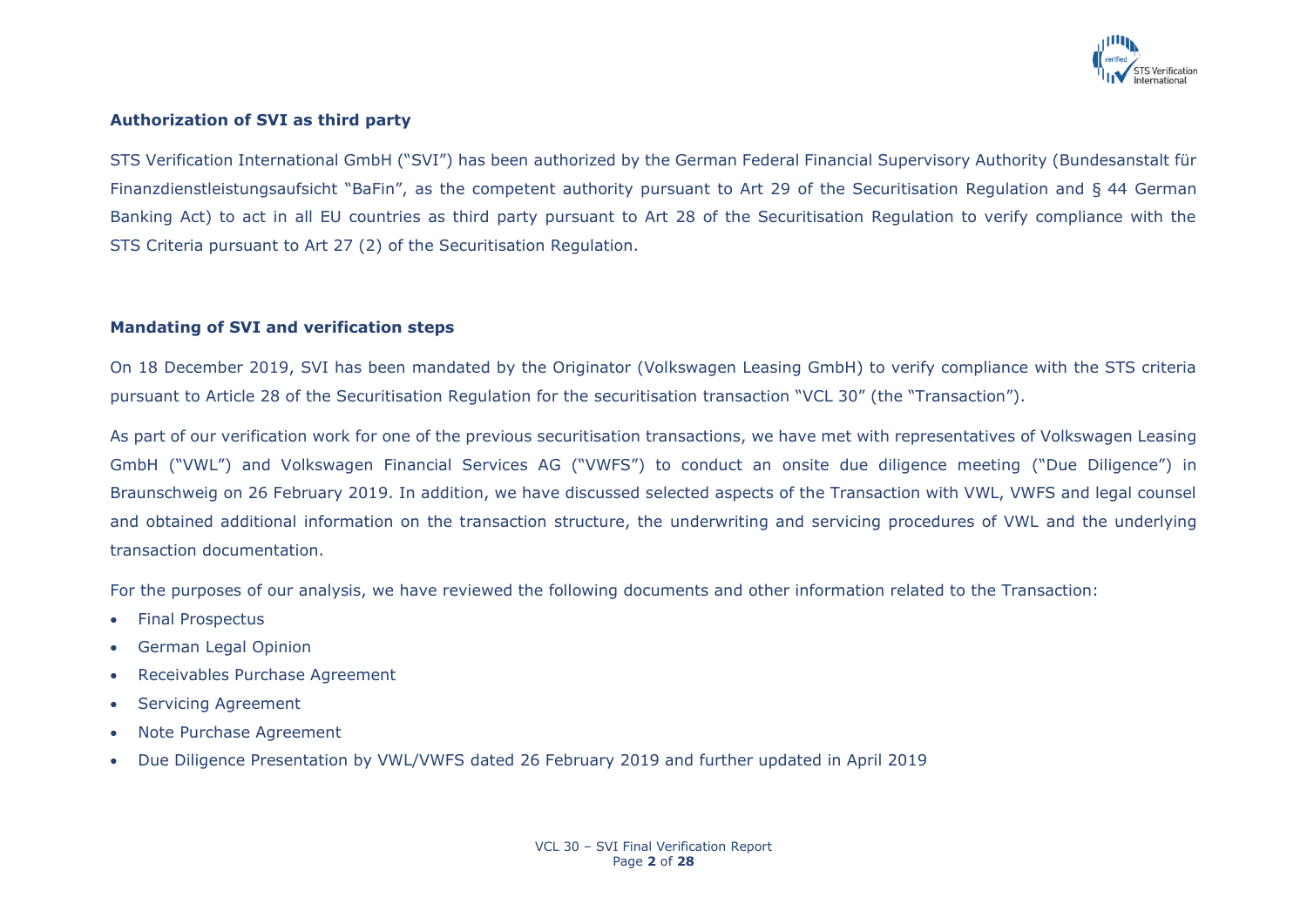

- Agreed-upon Procedures and final report with regards to the Pool Data and Eligibility Criteria Verification and the Final Prospectus Data Verification
- Latest version of the liability cash flow model
- Data Package received by VWL/VWFS
- Additional information received by e-mail, such as confirmations, comments, etc.

## **Verification Methodology**

The fulfilment of each verification point in this Final Verification Report provided to the Originator is evaluated on the basis of three fulfilment values (traffic light status):

| Criterion is fully met                                                         |  |
|--------------------------------------------------------------------------------|--|
| Criterion is mostly met, but with comments or requests for missing information |  |
| Criterion not (yet) met on the basis of available information                  |  |

The verification process is based on the SVI verification manual ("Verification Manual"), defined terms of the Verification Manual shall also apply to this report. It describes the verification process and the individual inspections in detail. The Verification Manual is applicable to all parties involved in the verification process and its application ensures an objective and uniform verification of transactions to be verified. Based on the Verification Manual, SVI has derived the Transaction Verification Catalogue for this Transaction as described under Verification Method in this report. For a full description of the methodology used by SVI for the Verification can be found in the Verification Manual on our website: ww.svi-gmbh.com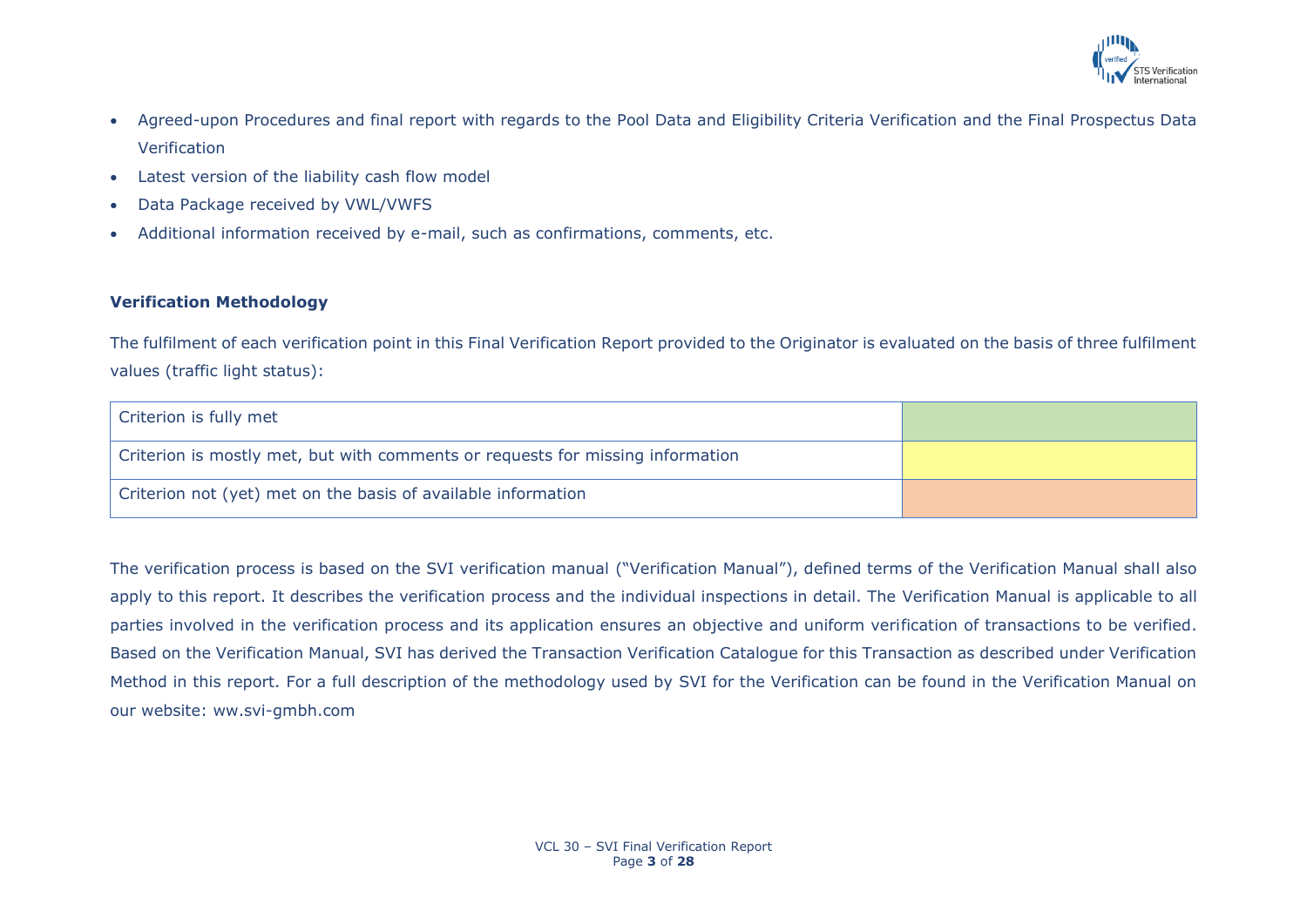

### **Disclaimer of SVI**

SVI grants a registered verification label "verified – STS VERIFICATION INTERNATIONAL" if a securitisation complies with the requirements for simple, transparent and standardised securitisation as set out in Articles 19 to 22 of the Securitisation Regulation ("STS Requirements"). The aim of the Securitisation Regulation is to restart high-quality securitisation markets, and the intention of implementing a framework for simple, transparent and standardised transactions with corresponding STS criteria shall contribute to this. However, it should be noted that the SVI verification does not affect the liability of an originator or special purpose vehicle in respect of their legal obligations under the Securitisation Regulation. Furthermore, the use of verification services from SVI shall not affect the obligations imposed on institutional investors as set out in Article 5 of the Securitisation Regulation. Notwithstanding confirmation by SVI which verifies compliance of a securitisation with the STS Requirements, such verification by SVI does not ensure the compliance of a securitisation with the general requirements of the Securitisation Regulation.

SVI has carried out no other investigations or surveys in respect of the issuer or the notes concerned other than as set out in this Final Verification Report and disclaims any responsibility for monitoring the issuer's continuing compliance with these standards or any other aspect of the issuer's activities or operations. Furthermore, SVI has not provided any form of advisory, audit or equivalent service to the Originator, Issuer or Sponsor.

Investors should therefore not evaluate their investment in notes on the basis of this Final Verification Report.

SVI assumes due performance of the contractual obligation thereunder by each of the parties and the representations made and warranties given in each case by any persons to SVI or in any of the documents are true, not misleading and complete.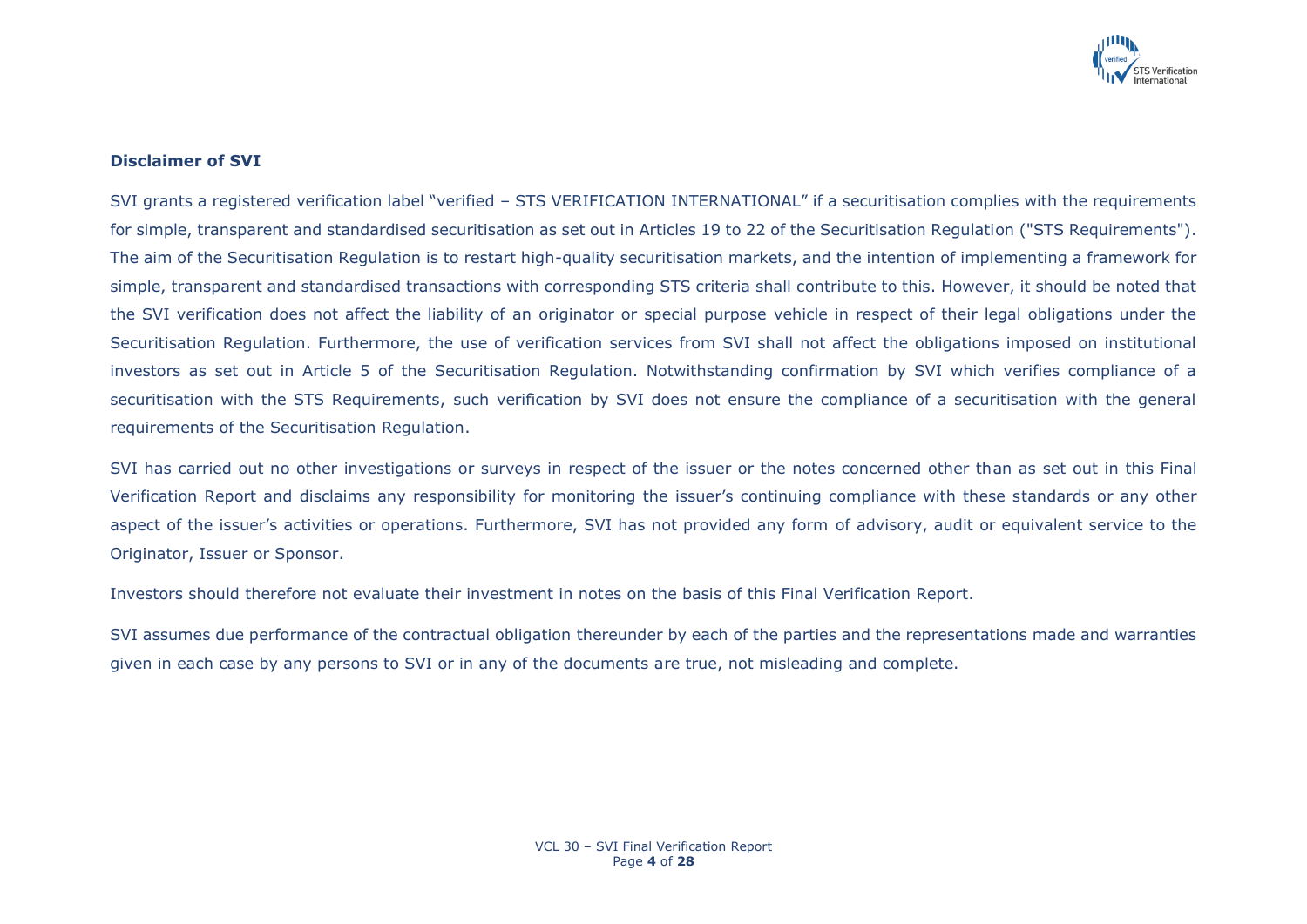

## **LIST OF ABBREVIATIONS/DEFINITIONS**

Note: For any other term used in this Final Verification Report in capital spelling, please refer to the defined terms in the section "MASTER DEFINITIONS SCHEDULE" in the Final Prospectus.

| AuP                              | Agreed-upon Procedures                                                                                                                                                                                                                                                                                                                                                |
|----------------------------------|-----------------------------------------------------------------------------------------------------------------------------------------------------------------------------------------------------------------------------------------------------------------------------------------------------------------------------------------------------------------------|
| <b>BaFin</b>                     | Bundesanstalt für Finanzdienstleistungsaufsicht (German Federal Financial Supervisory Authority)                                                                                                                                                                                                                                                                      |
| CF-Model                         | Latest version of the liability cash flow model                                                                                                                                                                                                                                                                                                                       |
| CRA3                             | <b>Credit Rating Agencies Regulation</b>                                                                                                                                                                                                                                                                                                                              |
| Data Package                     | Data package received by VWL/VWFS                                                                                                                                                                                                                                                                                                                                     |
| Due Diligence                    | Onsite Due Diligence meeting dated 26 February 2019                                                                                                                                                                                                                                                                                                                   |
| Due Diligence Presentation       | Due Diligence presentation by VWL/VWFS dated 26 February 2019 and further updated in April 2019                                                                                                                                                                                                                                                                       |
| <b>EBA</b>                       | <b>European Banking Authority</b>                                                                                                                                                                                                                                                                                                                                     |
| <b>EBA Guidelines</b>            | Final Report on Guidelines on the STS criteria for non-ABCP securitisation, as published by EBA on 12 December 2018                                                                                                                                                                                                                                                   |
| <b>Final Prospectus</b>          | Final Prospectus dated 19 March 2020                                                                                                                                                                                                                                                                                                                                  |
| <b>Final Verification Report</b> | Final Verification Report prepared by SVI in respect of the Transaction                                                                                                                                                                                                                                                                                               |
| <b>Issuer</b>                    | <b>VCL 30</b>                                                                                                                                                                                                                                                                                                                                                         |
| LO                               | German Legal Opinion                                                                                                                                                                                                                                                                                                                                                  |
| <b>MAR</b>                       | Regulation (EU) 596/2014 of the European Parliament and of the Council of 16 April 2014 on market abuse (Market Abuse<br>Regulation)                                                                                                                                                                                                                                  |
| Originator                       | Volkswagen Leasing GmbH                                                                                                                                                                                                                                                                                                                                               |
| <b>RPA</b>                       | Receivables Purchase Agreement                                                                                                                                                                                                                                                                                                                                        |
| RTS on Homogeneity               | Commission Delegated Regulation (EU) 2019/1851 dated 28 May 2019 supplementing the Securitisation Regulation with<br>regard to regulatory technical standards on the homogeneity of the underlying exposures in securitisation                                                                                                                                        |
| Securitisation Regulation        | Regulation (EU) 2017/2402 of the European Parliament and of the Council of 12 December 2017 laying down a general<br>framework for securitisation and creating a specific framework for simple, transparent and standardised securitisation, and<br>amending Directives 2009/65/EC, 2009/138/EC and 2011/61/EU and Regulations (EC) No 1060/2009 and (EU) No 648/2012 |
| Seller                           | Volkswagen Leasing GmbH                                                                                                                                                                                                                                                                                                                                               |
| Servicer                         | Volkswagen Leasing GmbH                                                                                                                                                                                                                                                                                                                                               |
| <b>SPV</b>                       | Special Purpose Vehicle or Issuer                                                                                                                                                                                                                                                                                                                                     |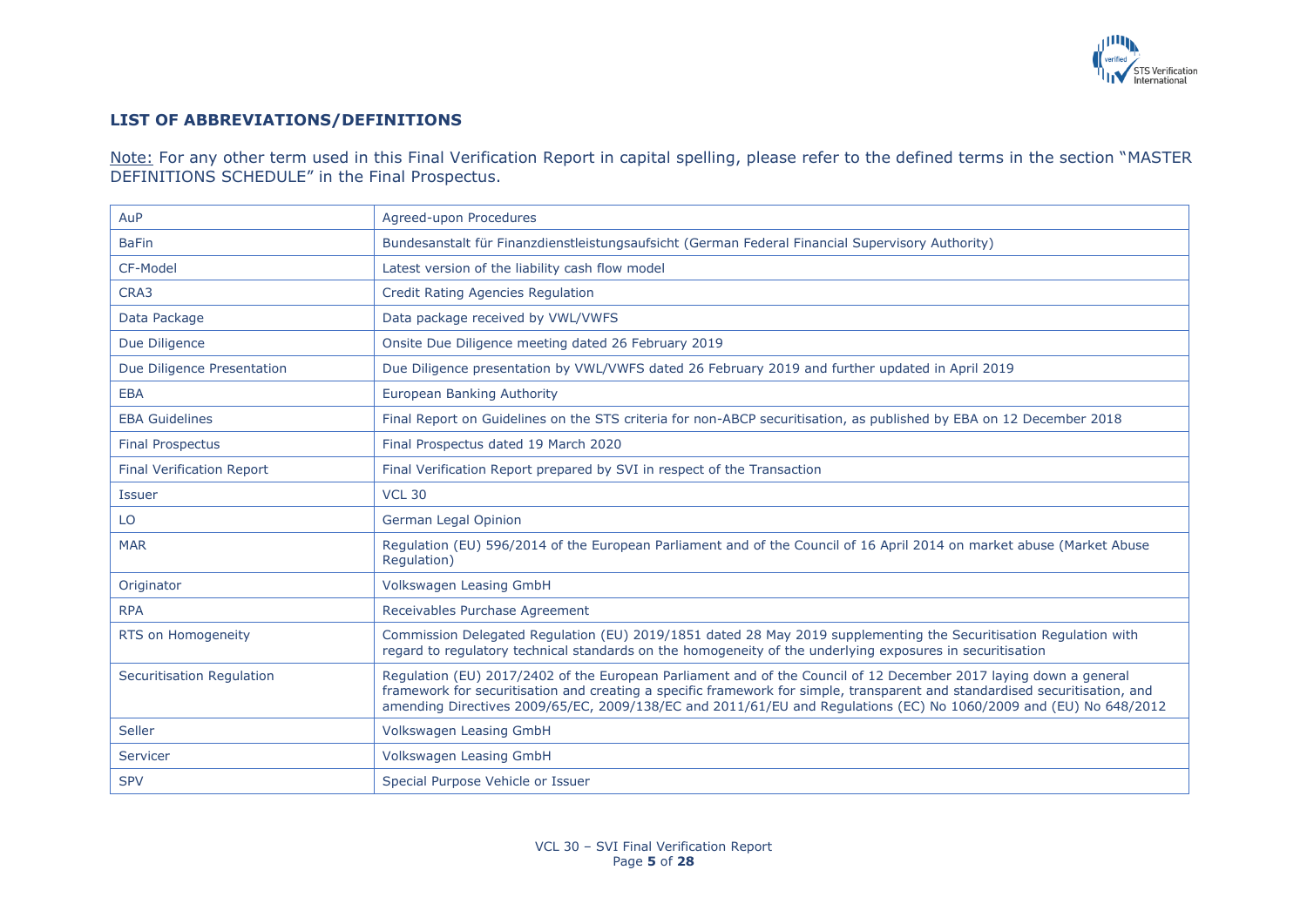

| <b>Transaction</b>   | The securitisation of auto lease receivables involving VCL 30 as Issuer     |
|----------------------|-----------------------------------------------------------------------------|
| <b>VCL 30</b>        | VCL Multi-Compartment S.A., acting for and behalf of its Compartment VCL 30 |
| <b>VCL Master C1</b> | VCL Master S.A., Compartment 1                                              |
| <b>VWFS</b>          | Volkswagen Financial Services AG                                            |
| <b>VWL</b>           | Volkswagen Leasing GmbH                                                     |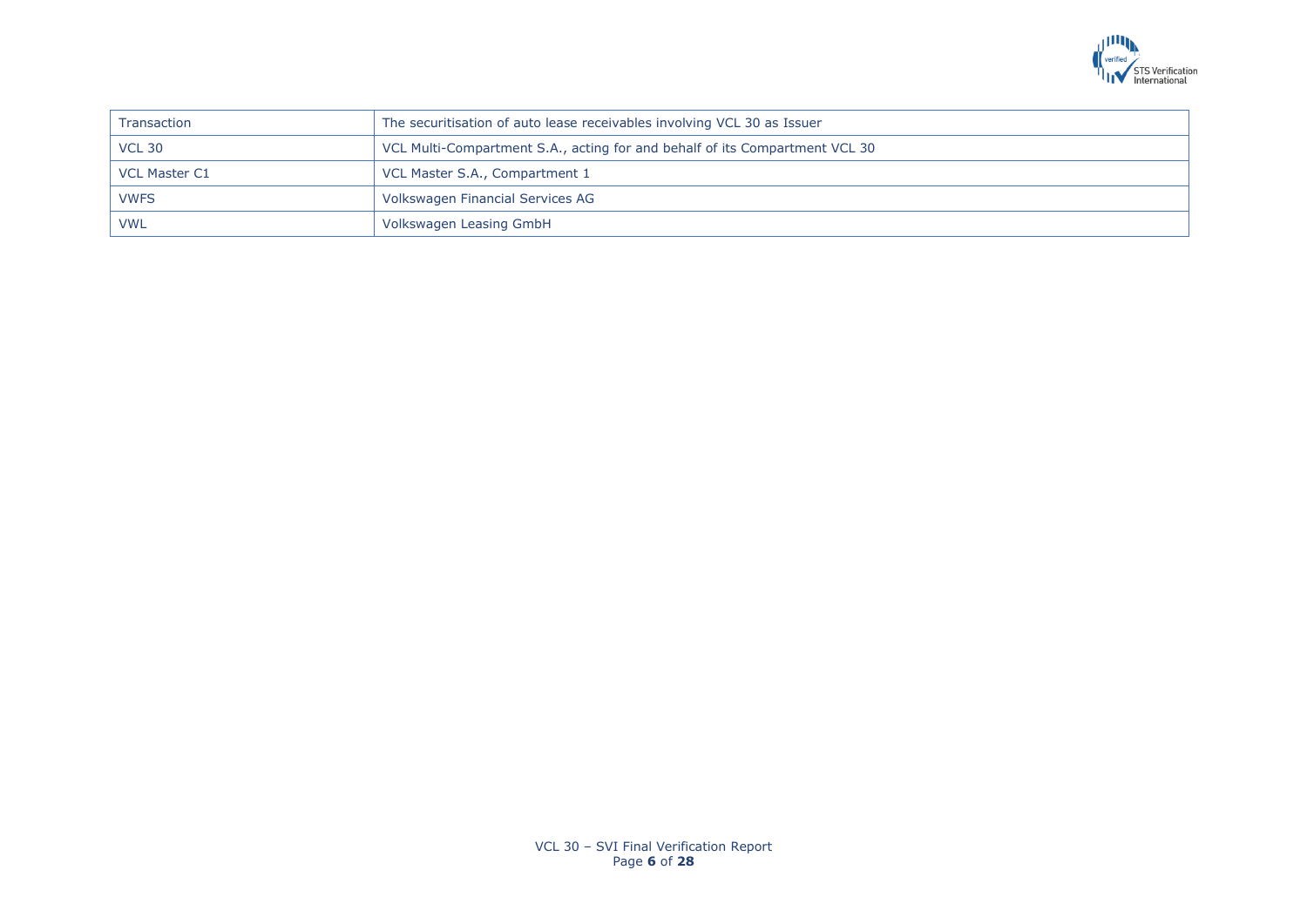

| # | <b>Criterion Article 20 (1)</b>                                                                                | <b>Verification Report</b>                                                                                                                                                                                                                                                                                                                                                                                                                                                                                                                                                                                                                                                                                                                                                                                                                                                                                                                                                                                                                                                                                                                                                                                                                                                                                                                                                                                                                                                                                                                                                                                                 |
|---|----------------------------------------------------------------------------------------------------------------|----------------------------------------------------------------------------------------------------------------------------------------------------------------------------------------------------------------------------------------------------------------------------------------------------------------------------------------------------------------------------------------------------------------------------------------------------------------------------------------------------------------------------------------------------------------------------------------------------------------------------------------------------------------------------------------------------------------------------------------------------------------------------------------------------------------------------------------------------------------------------------------------------------------------------------------------------------------------------------------------------------------------------------------------------------------------------------------------------------------------------------------------------------------------------------------------------------------------------------------------------------------------------------------------------------------------------------------------------------------------------------------------------------------------------------------------------------------------------------------------------------------------------------------------------------------------------------------------------------------------------|
| 1 | Assignment or transfer of                                                                                      | Verification Method: Legal (Legal opinion) / Due Diligence (Prospectus)                                                                                                                                                                                                                                                                                                                                                                                                                                                                                                                                                                                                                                                                                                                                                                                                                                                                                                                                                                                                                                                                                                                                                                                                                                                                                                                                                                                                                                                                                                                                                    |
|   | ownership of the underlying<br>exposures takes place by means<br>of a true sale and is legally<br>enforceable. | Legal Opinion (LO):<br>Subject to various assumptions and qualifications, the LO expresses the opinion that, upon closing and receipt of the purchase<br>price in accordance with the RPA and in so far as such assets came into existence prior to the commencement of insolvency<br>proceedings in relation to the Seller, the in rem transfer of Lease Receivables, Lease Collateral and identified Leased Vehicles will:<br>be recognised by the competent German courts as being effective to transfer legal title to such Lease Receivables, Lease<br>Collateral and Leased Vehicles to the Issuer pursuant to the terms of the RPA,<br>be binding on the Seller or any third party such as any creditors of the Seller or the VCL Master Security Trustee or an<br>insolvency administrator, and<br>allow for segregation (Aussonderung) in any insolvency proceedings of the Seller or the VCL Master Security Trustee<br>provided that with respect to the Lease Vehicles the Issuer will be entitled to separate satisfaction (Absonderung) only.<br>The LO contains customary assumptions inter alia as to the solvency of the Parties and the arm's length commercial terms of the<br>transaction documents.<br>The LO contains customary assumptions and qualifications with regard to avoidance, claw-back and re-characterisation into<br>secured lending. It describes the realisation right of an insolvency administrator with respect to movable assets in his possession,<br>which were transferred for security purposes, and any rights and claims assigned for security purposes. In this case, the |
|   |                                                                                                                | insolvency administrator would be entitled to deduct determination and enforcement fees from the enforcement proceeds.                                                                                                                                                                                                                                                                                                                                                                                                                                                                                                                                                                                                                                                                                                                                                                                                                                                                                                                                                                                                                                                                                                                                                                                                                                                                                                                                                                                                                                                                                                     |
|   |                                                                                                                | The contractual framework creating and governing the underlying exposures is not covered by the LO or any other external legal<br>memo or in-house confirmation known to us. Instead, the LO relies on the warranties given by VWL pursuant to section 4.1(a) of<br>the RPA, e.g. with respect to the legally valid, binding and enforceable nature of the underlying Lease Contracts and purchased<br>Lease Receivables, the absence of restrictions against the assignment of Lease Receivables and the existence of the Leased<br>Vehicles.                                                                                                                                                                                                                                                                                                                                                                                                                                                                                                                                                                                                                                                                                                                                                                                                                                                                                                                                                                                                                                                                             |

| # | <b>Criterion Article 20 (1)</b> | <b>Verification Report</b>                                                                                                                                                                                                                                |
|---|---------------------------------|-----------------------------------------------------------------------------------------------------------------------------------------------------------------------------------------------------------------------------------------------------------|
|   | Requirements for the external   | Verification Method: Legal (Legal opinion) / Due Diligence                                                                                                                                                                                                |
|   | legal opinion                   | The Legal Opinion is provided by Hogan Lovells International LLP, a well-known law firm with expertise in the area of<br>securitisation.                                                                                                                  |
|   |                                 | The LO has been made available to SVI as third-party verification agent authorised under Article 28 of the Securitisation<br>Regulation and any relevant competent authority from among those referred to in Article 29 of the Securitisation Regulation. |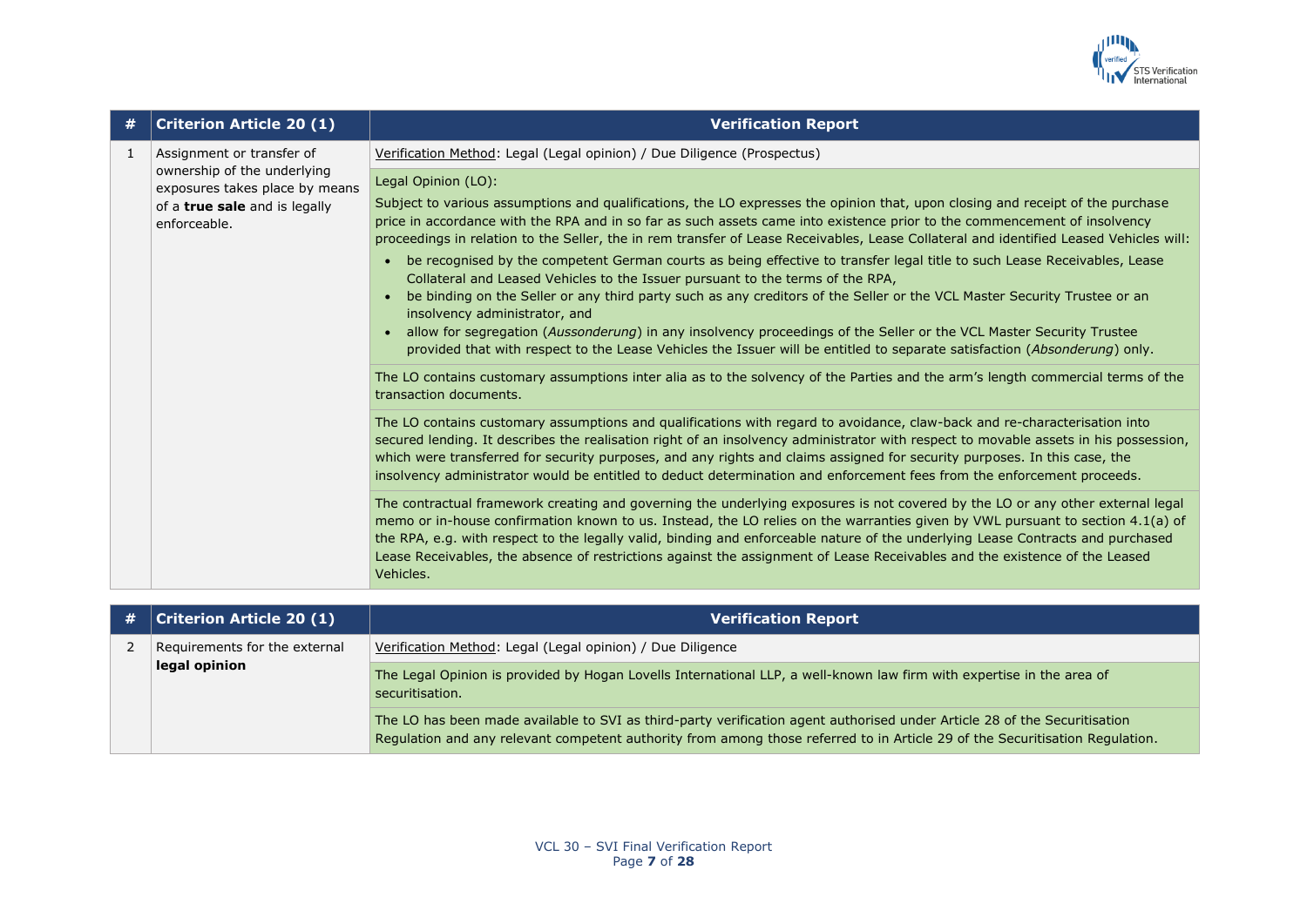

| # | <b>Criterion Article 20 (2)</b>                                                                                                                              | <b>Verification Report</b>                                                                                                                                                                                                                                                                                                                                                                                                      |
|---|--------------------------------------------------------------------------------------------------------------------------------------------------------------|---------------------------------------------------------------------------------------------------------------------------------------------------------------------------------------------------------------------------------------------------------------------------------------------------------------------------------------------------------------------------------------------------------------------------------|
|   | Specification of increased claw-                                                                                                                             | Verification Method: Legal (Legal opinion)                                                                                                                                                                                                                                                                                                                                                                                      |
|   | <b>back risks:</b> Are there any<br>severe claw-back provisions in<br>the respective national<br>insolvency law which could<br>render the transfer voidable? | Other than as provided by applicable German insolvency laws in case of transfers which are fraudulent, damaging to creditors or<br>favouring certain creditors, there are no such increased risks. Such laws are considered non-increased claw-back risks under Art.<br>20 (3) of the Securitisation Regulation.                                                                                                                |
|   |                                                                                                                                                              | Pursuant to clause 7.2 of the Note Purchase Agreement, VWL signed on the Closing Date (25 March 2020) a letter confirming the<br>solvency of VWL and the truth and correctness on the Closing Date of the representations and warranties contained herein and<br>that the Issuer and VWL have performed all of their respective obligations under the Note Purchase Agreement to be performed<br>on or before the Closing Date. |

| # | <b>Criterion Article 20 (3)</b>                               | <b>Verification Report</b>                                                                                             |
|---|---------------------------------------------------------------|------------------------------------------------------------------------------------------------------------------------|
| 4 | Specification of non-increased                                | Verification Method: Legal (Legal opinion)                                                                             |
|   | claw-back risks: National<br>insolvency laws are harmless, as | Applicable German insolvency laws are considered not to represent any severe claw-back risks (see above under $\#$ 3). |
|   | they provide for the possibility of                           |                                                                                                                        |
|   | reassignment in other unfair                                  |                                                                                                                        |
|   | ways in the event of fraud,                                   |                                                                                                                        |
|   | damage to creditors or favouring                              |                                                                                                                        |
|   | other creditors.                                              |                                                                                                                        |

| # | <b>Criterion Article 20 (4)</b>                                                                                                    | <b>Verification Report</b>                                                                                                                                                                                                                                                                                                                                                                                                                                                                                                                                                                                                                                                                                                                                                                                                                                                                                                                                                       |
|---|------------------------------------------------------------------------------------------------------------------------------------|----------------------------------------------------------------------------------------------------------------------------------------------------------------------------------------------------------------------------------------------------------------------------------------------------------------------------------------------------------------------------------------------------------------------------------------------------------------------------------------------------------------------------------------------------------------------------------------------------------------------------------------------------------------------------------------------------------------------------------------------------------------------------------------------------------------------------------------------------------------------------------------------------------------------------------------------------------------------------------|
|   | If the sale and transfer is not                                                                                                    | Verification Method: Legal (Legal opinion, Receivable purchase agreement)                                                                                                                                                                                                                                                                                                                                                                                                                                                                                                                                                                                                                                                                                                                                                                                                                                                                                                        |
|   | taking place directly between the<br>seller and the SPV but<br>intermediate sales take place,<br>is the true sale still fulfilled? | Under the transaction structure used by VWL, VWL has originally sold and assigned the underlying exposures to VCL Master C1.<br>With the consent of VCL Master C1 pursuant to §185 (1) of the German Civil Code, at Closing Date VWL sold and assigned such<br>underlying exposures to VCL 30 acting as Issuer of the ABS notes to be issued.<br>The chosen structure ensures the transition from the warehousing phase to the term take-out and allows the Seller to provide the<br>required warranties and guarantees in respect of the sold and assigned underlying exposures. Given that the Seller is the original<br>lender who sells with the prior permission ( <i>Einwilligung</i> ) of VCL Master C1 the underlying exposures to VCL 30, there is no<br>intermediate sale within the meaning of Art. 20 (4) of the Securitisation Regulation and the true sale needs to be confirmed in the<br>legal opinion solely in respect of the transfer between VWL and VCL 30. |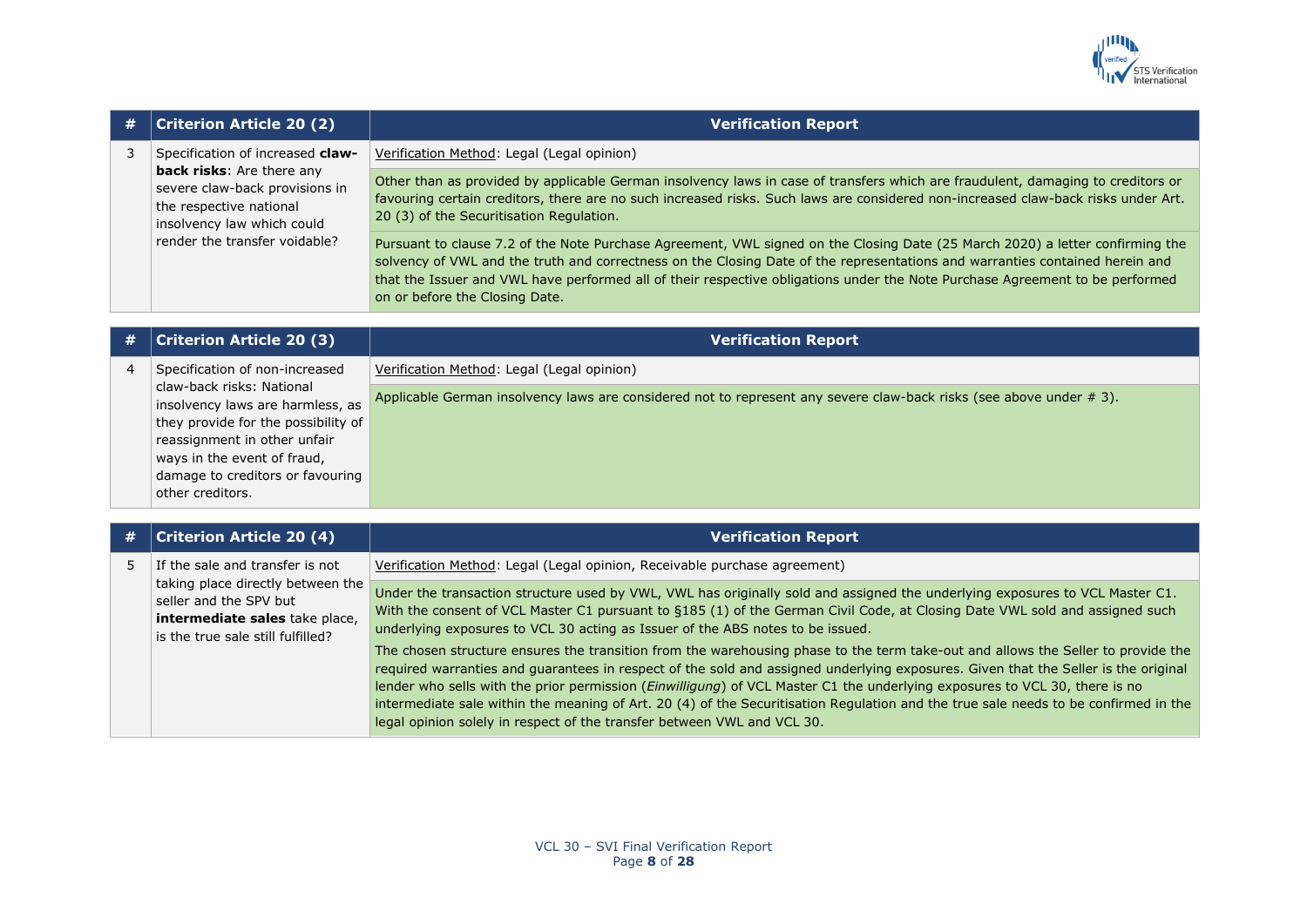

|   | <b>Criterion Article 20 (5)</b>                                                                                                         | <b>Verification Report</b>                                                                                                                                                                                                                                                                                                                      |
|---|-----------------------------------------------------------------------------------------------------------------------------------------|-------------------------------------------------------------------------------------------------------------------------------------------------------------------------------------------------------------------------------------------------------------------------------------------------------------------------------------------------|
| 6 | If the transfer of receivables                                                                                                          | Verification Method: Legal (Legal opinion, Receivable purchase agreement)                                                                                                                                                                                                                                                                       |
|   | takes place at a later stage,<br>are the trigger events in relation<br>to the seller's credit quality<br>standing sufficiently defined? | The transfer of the underlying exposures occurred on the Closing Date of the Transaction (25 March 2020), i.e. there will be no<br>transfer of lease receivables at a later stage.                                                                                                                                                              |
|   | <b>Criterion Article 20 (6)</b>                                                                                                         | <b>Verification Report</b>                                                                                                                                                                                                                                                                                                                      |
| 7 | <b>Representations and</b>                                                                                                              | Verification Method: Legal (Receivable purchase agreement)                                                                                                                                                                                                                                                                                      |
|   | warranties of the seller with<br>regard to the legal condition of<br>the underlying exposures                                           | The Seller (who is the original lender) warrants that the underlying Lease Contracts are legally valid and binding agreements, see<br>Clause 4.1 (a) of the RPA. SVI has obtained confirmation from the Seller's inhouse legal counsel that the standard lease<br>agreements in use by the seller do not contain any prohibition of assignment. |
|   |                                                                                                                                         |                                                                                                                                                                                                                                                                                                                                                 |
| # | <b>Criterion Article 20 (7)</b>                                                                                                         | <b>Verification Report</b>                                                                                                                                                                                                                                                                                                                      |
| 8 | Clear selection criteria                                                                                                                | Verification Method: Legal (Receivable purchase agreement)                                                                                                                                                                                                                                                                                      |
|   | ('eligibility criteria') and no<br>active portfolio management (I)<br>III)                                                              | The underlying exposures transferred from the Seller to the SPV are selected according to predetermined, clear and documented<br>eligibility criteria, see clause 4 "Warranties by VWL with respect to the Purchased Lease Receivables" of the RPA.                                                                                             |
|   |                                                                                                                                         | The Transaction is amortising and does not feature a revolving period.                                                                                                                                                                                                                                                                          |
|   |                                                                                                                                         | The eligibility criteria for the term take-out are the same as for the initial purchase of the underlying exposures by VCL Master C1<br>for the purposes of the warehousing. There are no exposures that will be transferred to the SPV after closing of the transaction.                                                                       |
|   |                                                                                                                                         | As a result of the above, the criterion "no active portfolio management" is fulfilled.                                                                                                                                                                                                                                                          |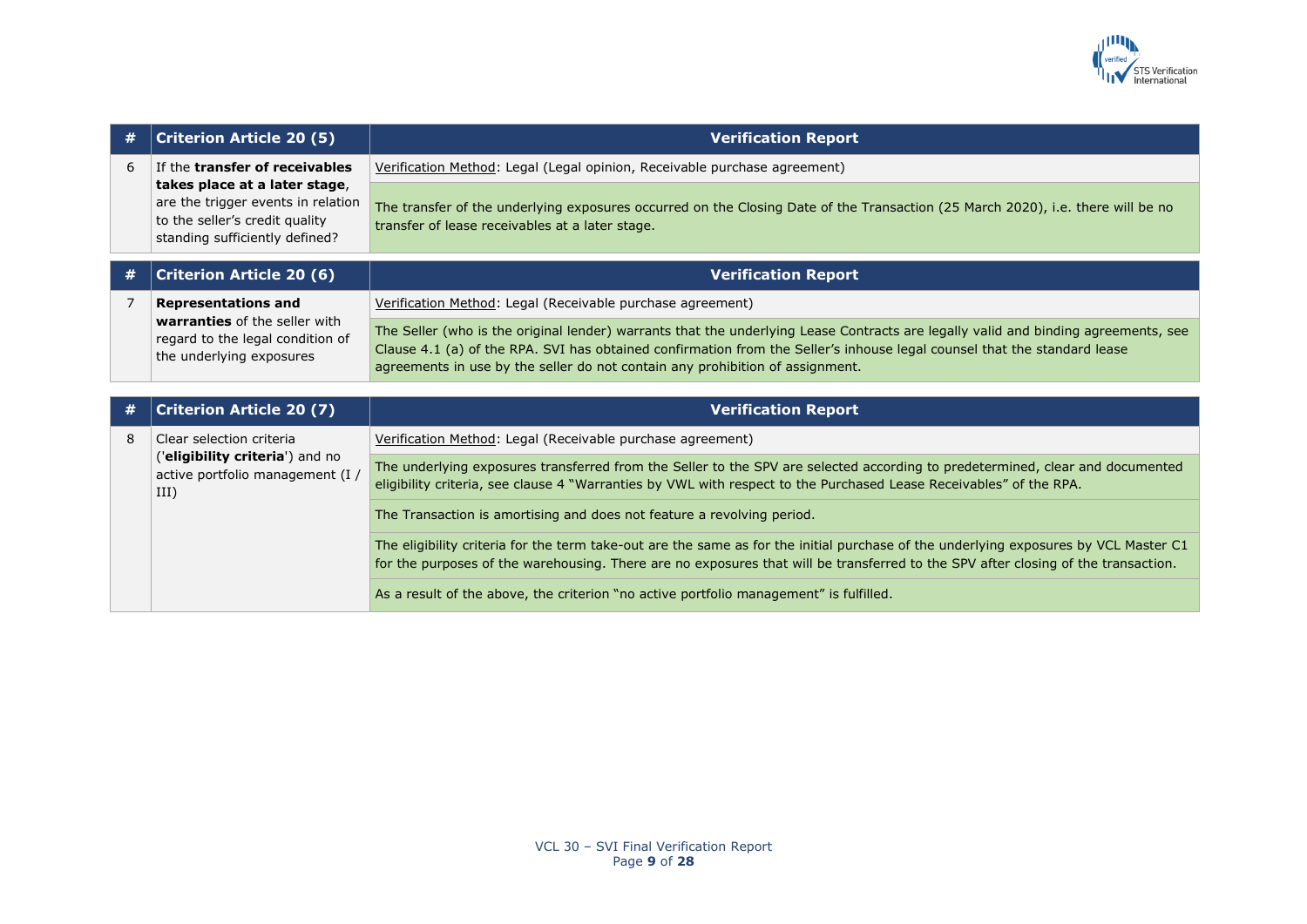

| # | <b>Criterion Article 20 (7)</b>                                    | <b>Verification Report</b>                                                                                                                                                                                                                                            |
|---|--------------------------------------------------------------------|-----------------------------------------------------------------------------------------------------------------------------------------------------------------------------------------------------------------------------------------------------------------------|
|   | Clear selection criteria                                           | Verification Method: Due Diligence                                                                                                                                                                                                                                    |
|   | ('eligibility criteria') and no<br>active portfolio management (II | The underlying exposures in the final pool are selected based on a well-established, random selection process.                                                                                                                                                        |
|   | $'$ III)                                                           | In case an underlying exposure should turn out to be not eligible and the interests of the Issuer or noteholders are materially and<br>adversely affected, VWL has the obligation to either remedy the matter, replace the relevant Purchased Lease Receivable with a |
|   |                                                                    | new Lease Receivable, or repurchase the underlying exposure, see clause 4.3 of the RPA.                                                                                                                                                                               |

| #  | $ $ Criterion Article 20 (7)                                                  | <b>Verification Report</b>                                                                                                                                                                                                                                                                                                    |
|----|-------------------------------------------------------------------------------|-------------------------------------------------------------------------------------------------------------------------------------------------------------------------------------------------------------------------------------------------------------------------------------------------------------------------------|
| 10 | Clear selection criteria                                                      | Verification Method: Data (AuP Report)                                                                                                                                                                                                                                                                                        |
|    | ('eligibility criteria') and no<br>active portfolio management (III<br>/ III) | The asset audit, whereby the audit company performs certain Agreed-upon Procedures with respect to the compliance of the<br>underlying exposures in a randomly selected sample, covers the key eligibility criteria specified for the Transaction. Please also<br>refer to #39 for a summary of the scope of the asset audit. |
|    |                                                                               |                                                                                                                                                                                                                                                                                                                               |
|    | $C_{\text{dip}}$                                                              | Vauifiantinu Daunut                                                                                                                                                                                                                                                                                                           |

| #   | <b>Criterion Article 20 (8)</b>                                                              | <b>Verification Report</b>                                                                                                                                                                                                                                                                                                                                                                                                                                                                                                                                                              |
|-----|----------------------------------------------------------------------------------------------|-----------------------------------------------------------------------------------------------------------------------------------------------------------------------------------------------------------------------------------------------------------------------------------------------------------------------------------------------------------------------------------------------------------------------------------------------------------------------------------------------------------------------------------------------------------------------------------------|
| -11 | Securitisation of a<br><b>homogeneous</b> portfolio in<br>terms of asset classes $(I / III)$ | Verification Method: Legal (Transaction documents)                                                                                                                                                                                                                                                                                                                                                                                                                                                                                                                                      |
|     |                                                                                              | The underlying exposures fall into the asset type according to Art. 1 (a) (v) of the Commission Delegated Regulation (EU)<br>2019/1851 on Homogeneity (i.e. auto loans and leases).                                                                                                                                                                                                                                                                                                                                                                                                     |
|     |                                                                                              | The Seller has chosen the homogeneity factor according to Art. 2 (4) (b) of the Commission Delegated Regulation (EU)<br>2019/1851 on Homogeneity, i.e. jurisdiction, whereby the pool shall consist of underlying exposures relating to obligors with<br>residence in one jurisdiction (Germany) only, see section "Description of the Portfolio", subsection "Warranties and Guarantees in<br>relation to the Sale of the Purchased Lease Receivables", item (c) of the Final Prospectus.<br>The requirement of lessees being resident in Germany is part of the eligibility criteria. |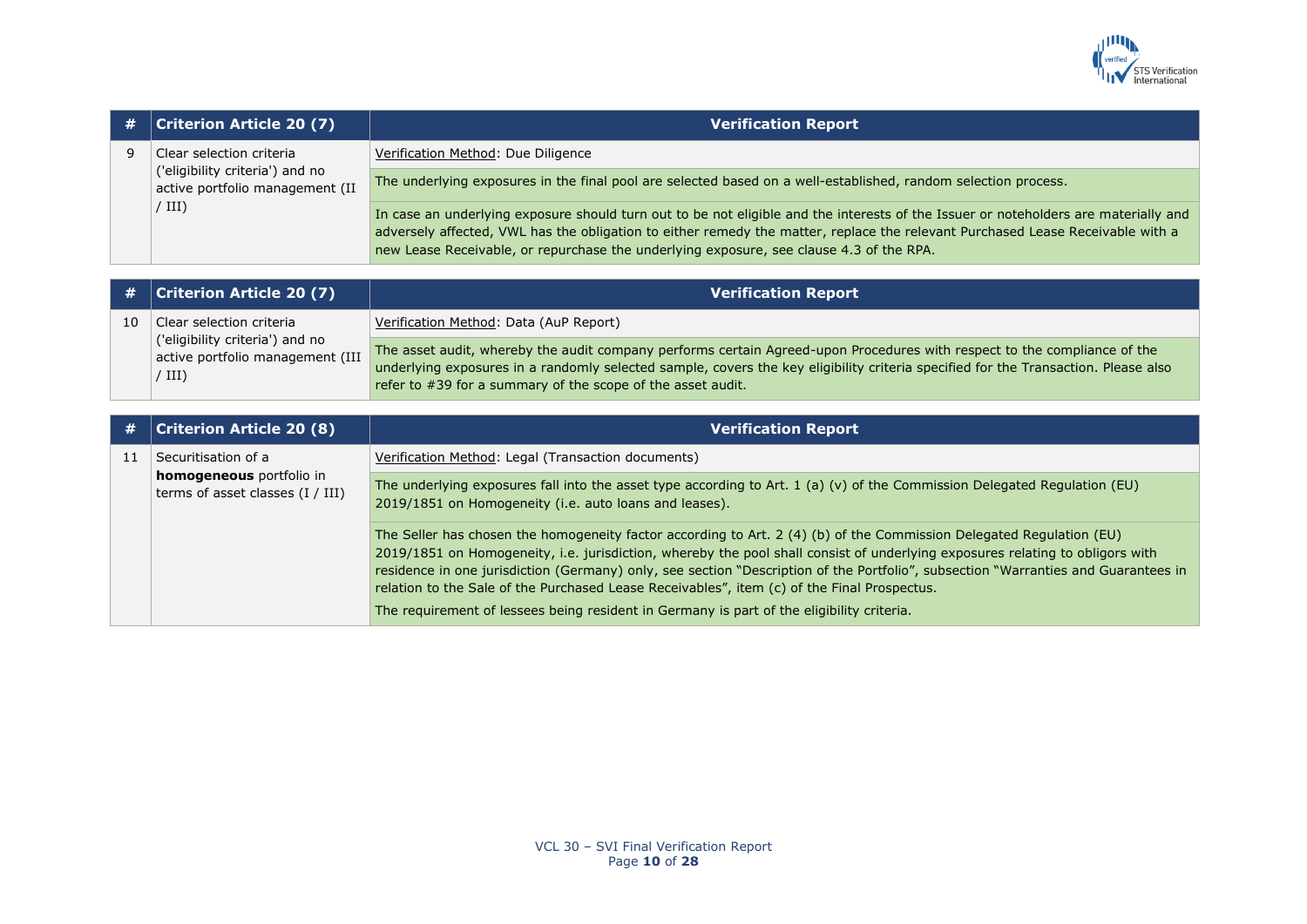

|    | <b>Criterion Article 20 (8)</b>                                          | <b>Verification Report</b>                                                                                                                                                                                                                                                                                                                                                                             |
|----|--------------------------------------------------------------------------|--------------------------------------------------------------------------------------------------------------------------------------------------------------------------------------------------------------------------------------------------------------------------------------------------------------------------------------------------------------------------------------------------------|
| 12 | Securitisation of a homogeneous                                          | Verification Method: Due Diligence (Underwriting and Servicing Policy)                                                                                                                                                                                                                                                                                                                                 |
|    | portfolio in terms of asset<br>classes $(II / III)$                      | The underlying exposures have been originated in accordance with consistent underwriting standards, as presented in the Due<br>Diligence and further described in #17. No distinction is made between securitised and non-securitised receivables. The processes<br>assure that only lessees resident in Germany are originated according to the underwriting policy.                                  |
|    |                                                                          | The same applies to the servicing policy, with the underlying exposures being serviced using consistent standards and no<br>distinction being made between securitised and non-securitised receivables.                                                                                                                                                                                                |
|    |                                                                          |                                                                                                                                                                                                                                                                                                                                                                                                        |
| #  | <b>Criterion Article 20 (8)</b>                                          | <b>Verification Report</b>                                                                                                                                                                                                                                                                                                                                                                             |
| 13 | Securitisation of a homogeneous                                          | Verification Method: Data (AuP Report)                                                                                                                                                                                                                                                                                                                                                                 |
|    | portfolio in terms of asset<br>classes $(III / III)$                     | Additionally, the homogeneity factor "residence in Germany" is, as further described in #39, part of the Pool Data and Eligibility<br>Criteria Verification, (eligibility criteria 4.1 (k) of the RPA), whereby the Lease Contracts have been entered into exclusively with<br>lessees which have their registered office (for corporate entities) or place of residency (for individuals) in Germany. |
|    |                                                                          |                                                                                                                                                                                                                                                                                                                                                                                                        |
| #  | <b>Criterion Article 20 (8)</b>                                          | <b>Verification Report</b>                                                                                                                                                                                                                                                                                                                                                                             |
| 14 | The underlying exposures                                                 | Verification Method: Legal (Legal opinion) / Due Diligence                                                                                                                                                                                                                                                                                                                                             |
|    | contain obligations that are<br>contractually binding and<br>enforceable | Clause 4.1 of the RPA contains warranties by the Seller as to the legally valid, binding and enforceable nature of the underlying<br>exposures, i.e. the Lease Contracts (which term includes by definition the general terms and conditions - see section "Master<br>Definitions Schedule" in the Final Prospectus). Please also refer to $#1$ .                                                      |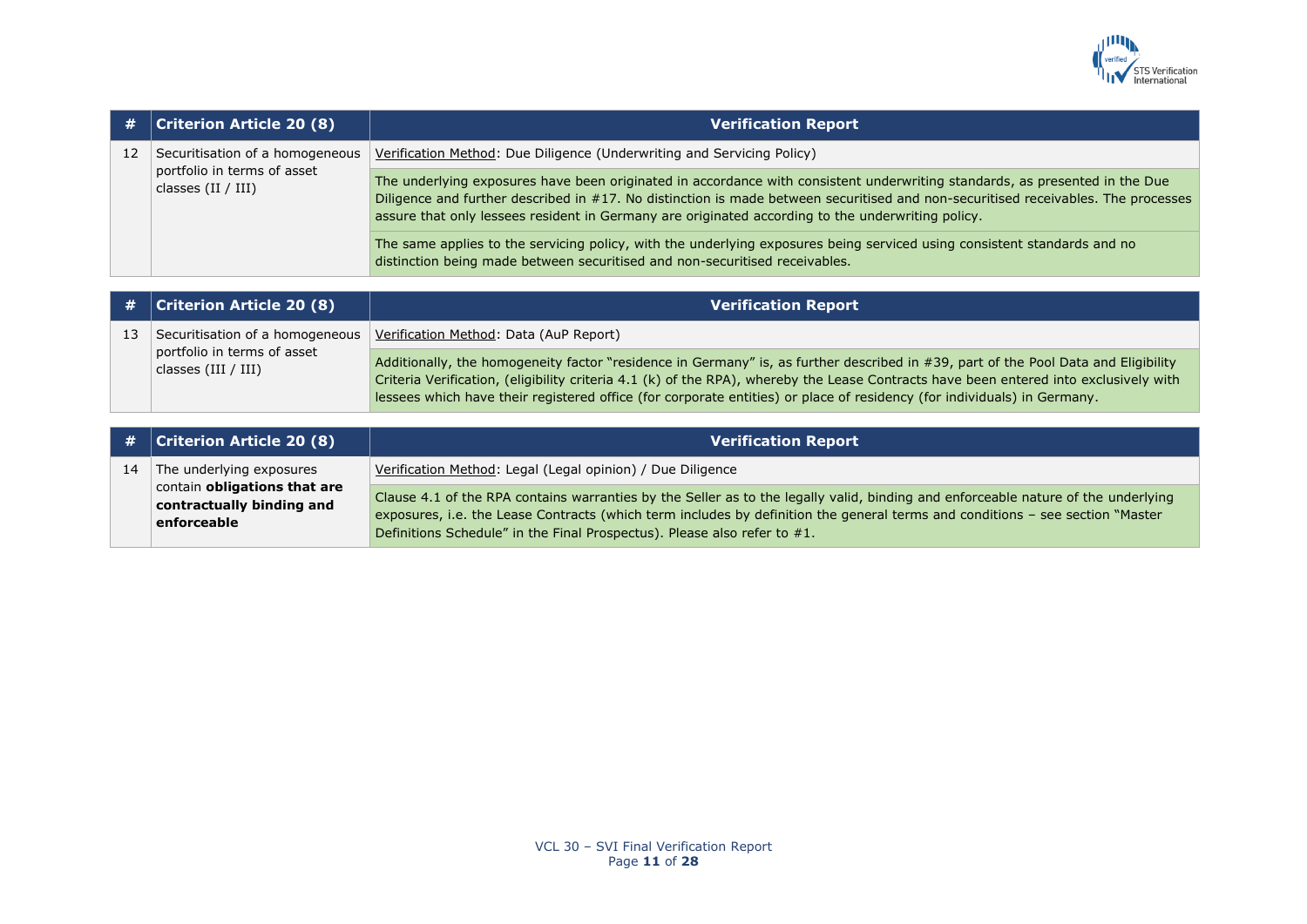

| #  | <b>Criterion Article 20 (8)</b>                                                                                                                           | <b>Verification Report</b>                                                                                                                                                                                                                                                                                                                                                                                                                                                                                                                                                                                                                                                                                                      |
|----|-----------------------------------------------------------------------------------------------------------------------------------------------------------|---------------------------------------------------------------------------------------------------------------------------------------------------------------------------------------------------------------------------------------------------------------------------------------------------------------------------------------------------------------------------------------------------------------------------------------------------------------------------------------------------------------------------------------------------------------------------------------------------------------------------------------------------------------------------------------------------------------------------------|
| 15 | The underlying exposures have<br>defined periodic payment<br>streams and do not include<br>transferable securities other<br>than unlisted corporate bonds | Verification Method: Legal (Legal opinion, Transaction documents) / Due Diligence / Data (AuP Report)                                                                                                                                                                                                                                                                                                                                                                                                                                                                                                                                                                                                                           |
|    |                                                                                                                                                           | The underlying exposures for the transaction represent standard auto lease agreements originated by VWL in respect of<br>commercial and private clients. For the purposes of the transaction, two contract types form part of the securitised portfolio:<br>(1) Closed end lease contracts and (2) Open end lease contracts. The two contract types differ mainly in relation to the treatment<br>of residual values for the financed vehicles (guaranteed by the car dealer for the majority of the closed end leases and fixed for<br>the open end leases, in both cases not part of the underlying exposures) but do not differ structurally in terms of payment<br>streams, as discussed in the Due Diligence Presentation. |
|    |                                                                                                                                                           | The underlying exposures represent the finance portion (itself comprising a claim against the lessees in respect of principal and<br>interest, see definition of Lease Receivable) paid by the lessee during the term of the lease contract and have defined periodic<br>payment streams during that term. The residual value portion does not form part of the underlying exposures.                                                                                                                                                                                                                                                                                                                                           |
|    |                                                                                                                                                           | The eligibility criteria restrict the underlying exposures to lease receivables originated under a Lease Contract, thereby eliminating<br>any transferable security from the portfolio. The compliance of the preliminary pool with the eligibility criteria has been verified<br>through the Pool Data and Eligibility Criteria Verification (see #39).                                                                                                                                                                                                                                                                                                                                                                        |

| #  | <b>Criterion Article 20 (9)</b>                                    | <b>Verification Report</b>                                                                                                                                                                                                                                                                                                                                                |
|----|--------------------------------------------------------------------|---------------------------------------------------------------------------------------------------------------------------------------------------------------------------------------------------------------------------------------------------------------------------------------------------------------------------------------------------------------------------|
| 16 | Are there any <b>securitisation</b><br>positions in the portfolio? | Verification Method: Legal (transaction documents) / Due Diligence / Data (AuP Report)                                                                                                                                                                                                                                                                                    |
|    |                                                                    | The eligibility criteria restrict the underlying exposures to lease receivables originated under a Lease Contract, thereby assuring<br>that no securitisation position may become part of the portfolio. The compliance of the preliminary pool with the eligibility criteria<br>has been verified through the Pool Data and Eligibility Criteria Verification (see #39). |
|    |                                                                    | As demonstrated during the Due Diligence, the origination and/or resale of securitisation positions is not part of the business<br>model of the Originator and not permitted under the Originator's underwriting policy.                                                                                                                                                  |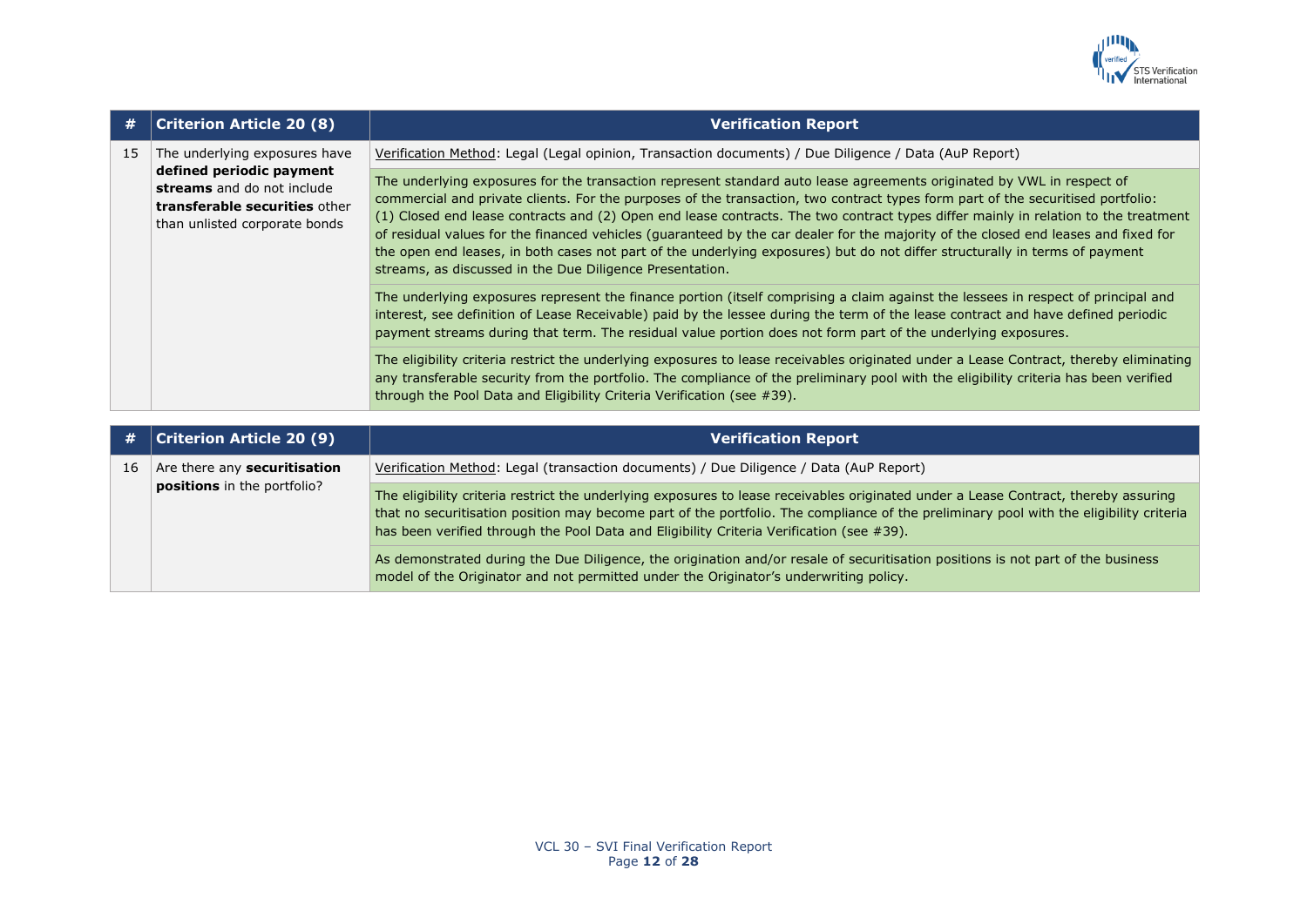

| #  | <b>Criterion Article 20 (10)</b>                                                                                                                                                                                                         | <b>Verification Report</b>                                                                                                                                                                                                                                                                                                                                                       |
|----|------------------------------------------------------------------------------------------------------------------------------------------------------------------------------------------------------------------------------------------|----------------------------------------------------------------------------------------------------------------------------------------------------------------------------------------------------------------------------------------------------------------------------------------------------------------------------------------------------------------------------------|
| 17 | <b>Origination of underlying</b><br>exposures in the ordinary<br>course of business and in<br>accordance with underwriting<br>standards that are no less<br>stringent than those applied to<br>similar non-securitised risk<br>positions | Verification Method: Legal (Underwriting and Servicing Policy) / Due Diligence                                                                                                                                                                                                                                                                                                   |
|    |                                                                                                                                                                                                                                          | VWL is a market leading auto leasing company in Germany with over 500,000 newly leased vehicles per annum, active in<br>Germany since 1966. Organisation and business processes have been developed over decades as part of the (until 2017) ECB<br>regulated Volkswagen Financial Services AG.                                                                                  |
|    |                                                                                                                                                                                                                                          | As presented and discussed in the Due Diligence, the well-developed, highly professional and partly automated organisation of its<br>business procedures coincides with the volume and quantity of business transactions. The car dealers form an integral part of the<br>origination process with sales representatives acting as agents for the Originator.                    |
|    |                                                                                                                                                                                                                                          | Accordingly, the business procedures assure that securitised exposures have been originated in the ordinary course of business<br>and in accordance with uniform standards. Deviations from the underwriting policy are only permissible in well-defined and<br>documented instances. The underlying exposures are selected for securitisation using a random selection process. |
|    |                                                                                                                                                                                                                                          | The underlying exposures are similar to the non-securitised lease receivables in the asset type "auto loans and leases" due to the<br>strictly random selection process.                                                                                                                                                                                                         |
|    |                                                                                                                                                                                                                                          | Please also refer to section "BUSINESS PROCEDURES OF VOLKSWAGEN LEASING GMBH" of the Final Prospectus.                                                                                                                                                                                                                                                                           |
|    |                                                                                                                                                                                                                                          | Since no exposures will be transferred to the Issuer after the Closing Date, no obligation to disclose material changes to the<br>underwriting policy after the closing of the Transaction applies.                                                                                                                                                                              |

|    | <b>Criterion Article 20 (10)</b>                                                                                                                  | <b>Verification Report</b>                                                                                                                                                                                                                                                                                                                                                                                                                                                                                                                                                                                                                                                                                                                                                                       |
|----|---------------------------------------------------------------------------------------------------------------------------------------------------|--------------------------------------------------------------------------------------------------------------------------------------------------------------------------------------------------------------------------------------------------------------------------------------------------------------------------------------------------------------------------------------------------------------------------------------------------------------------------------------------------------------------------------------------------------------------------------------------------------------------------------------------------------------------------------------------------------------------------------------------------------------------------------------------------|
| 18 | <b>Underwriting standards for</b><br>securitised exposures are no less<br>stringent than those applied to<br>similar non-securitised<br>exposures | Verification Method: Due Diligence<br>As presented and discussed in the Due Diligence, no distinction is made between securitised and non-securitised exposures in any<br>respect, be it applicable regulatory standards, competence grid and involvement of decision-makers, distribution channels,<br>product types and product characteristics, annual agreements on (sales) objectives, sales management measures and bonus<br>systems, lending standards, approval processes and incentive measures, credit processing, dunning procedures, debt collection,<br>realisation of collateral, customer service, outsourcing of sales, underwriting and servicing activities or areas of risk controlling,<br>accounting and reporting (except for the required reporting of ABS transactions). |
|    |                                                                                                                                                   | Employees of the Originator or sales staff of the car dealers involved in the underwriting do not know whether a risk position<br>currently being processed for application will be securitised at a later stage or not.                                                                                                                                                                                                                                                                                                                                                                                                                                                                                                                                                                         |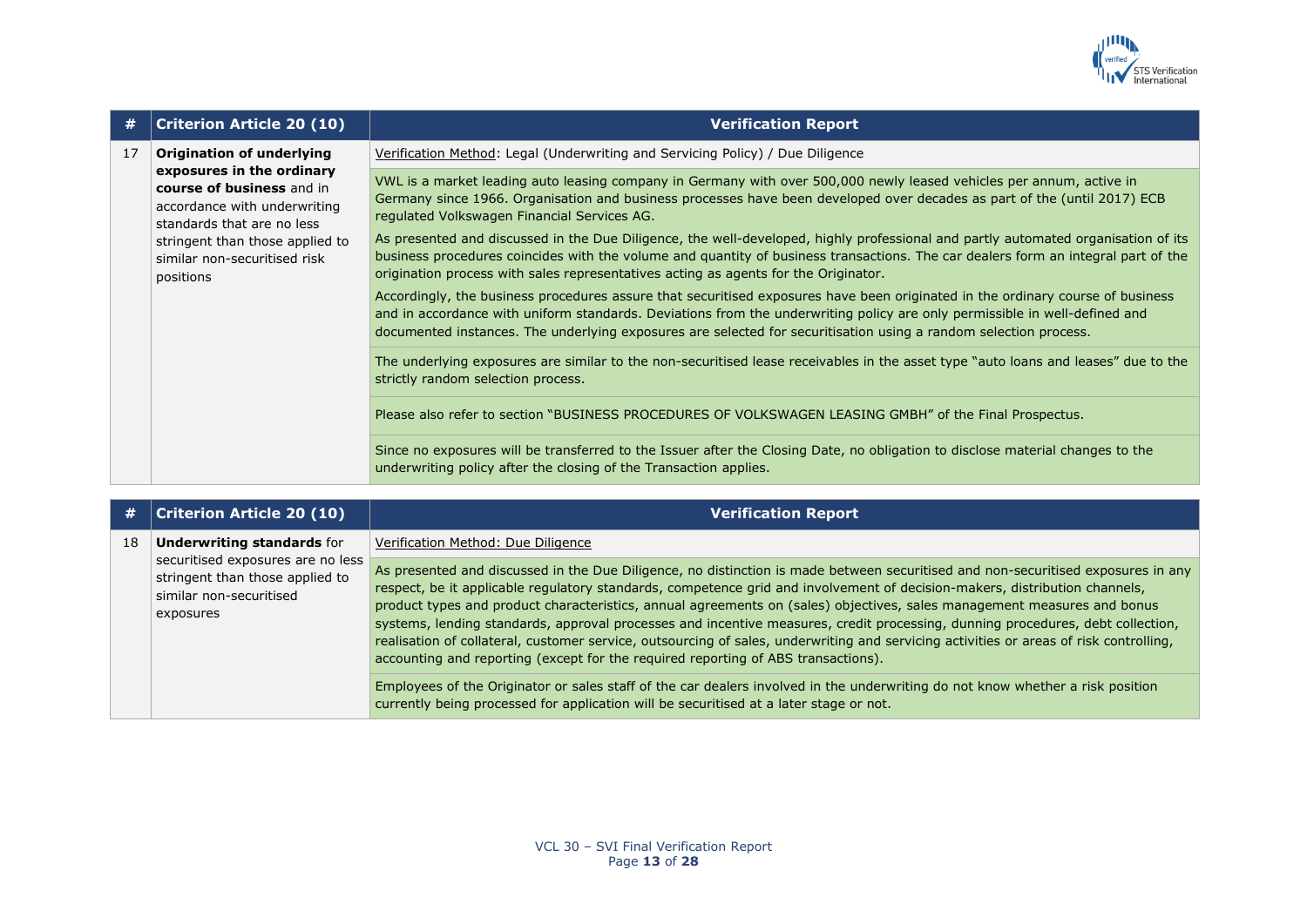

| #  | <b>Criterion Article 20 (10)</b>                                                                                                                                                                                                                                                                                    | <b>Verification Report</b>                                                                                                                                                                                                                                                                                                                                                                                                                                                                                                     |
|----|---------------------------------------------------------------------------------------------------------------------------------------------------------------------------------------------------------------------------------------------------------------------------------------------------------------------|--------------------------------------------------------------------------------------------------------------------------------------------------------------------------------------------------------------------------------------------------------------------------------------------------------------------------------------------------------------------------------------------------------------------------------------------------------------------------------------------------------------------------------|
| 19 | <b>Assessment of the</b><br>borrower's creditworthiness<br>performed in accordance with<br>Article 8 of Directive<br>2008/48/EC, or paragraphs 1 to<br>4, point (a) of paragraph 5 and<br>paragraph 6 of Article 18 of<br>Directive 2014/17/EU or, if<br>applicable, the analogous<br>provisions of a third country | Verification Method: regulatory / legal / due diligence / data                                                                                                                                                                                                                                                                                                                                                                                                                                                                 |
|    |                                                                                                                                                                                                                                                                                                                     | VWL is a financial services institution (Finanzdienstleistungsinstitut) according to §1 (1a) German Banking Act. As such, the<br>Originator is supervised by BaFin as competent supervisory authority. As a precaution VWL performs the "Assessment of the<br>borrower's creditworthiness" with respect to lease contracts with consumers in accordance with paragraphs 1 to 4, point (a) of<br>paragraph 5 and paragraph 6 of Article 18 of Directive 2014/17/EU as reflected in § 505 a and § 505 b German Civil Code (BGB). |
|    |                                                                                                                                                                                                                                                                                                                     |                                                                                                                                                                                                                                                                                                                                                                                                                                                                                                                                |
| #  | <b>Criterion Article 20 (10)</b>                                                                                                                                                                                                                                                                                    | <b>Verification Report</b>                                                                                                                                                                                                                                                                                                                                                                                                                                                                                                     |
| 20 | Originator's experience                                                                                                                                                                                                                                                                                             | Verification Method: Regulatory (suitable proof incl. Imprint Website) / Due Diligence                                                                                                                                                                                                                                                                                                                                                                                                                                         |
|    | (management and senior staff)<br>in origination of risk positions                                                                                                                                                                                                                                                   | As an institution, the Originator does have significantly more than 5 years of experience in origination and underwriting of<br>exposures similar to those securitised, see section "BUSINESS AND ORGANISATION OF VOLKSWAGEN LEASING GMBH",<br>subsection "Origination and Securitisation Expertise" of the Final Prospectus.                                                                                                                                                                                                  |
|    |                                                                                                                                                                                                                                                                                                                     |                                                                                                                                                                                                                                                                                                                                                                                                                                                                                                                                |
| #  | <b>Criterion Article 20 (11)</b>                                                                                                                                                                                                                                                                                    | <b>Verification Report</b>                                                                                                                                                                                                                                                                                                                                                                                                                                                                                                     |
| 21 | The underlying exposures are<br>transferred without undue                                                                                                                                                                                                                                                           | Verification Method: Legal (Transaction documents)                                                                                                                                                                                                                                                                                                                                                                                                                                                                             |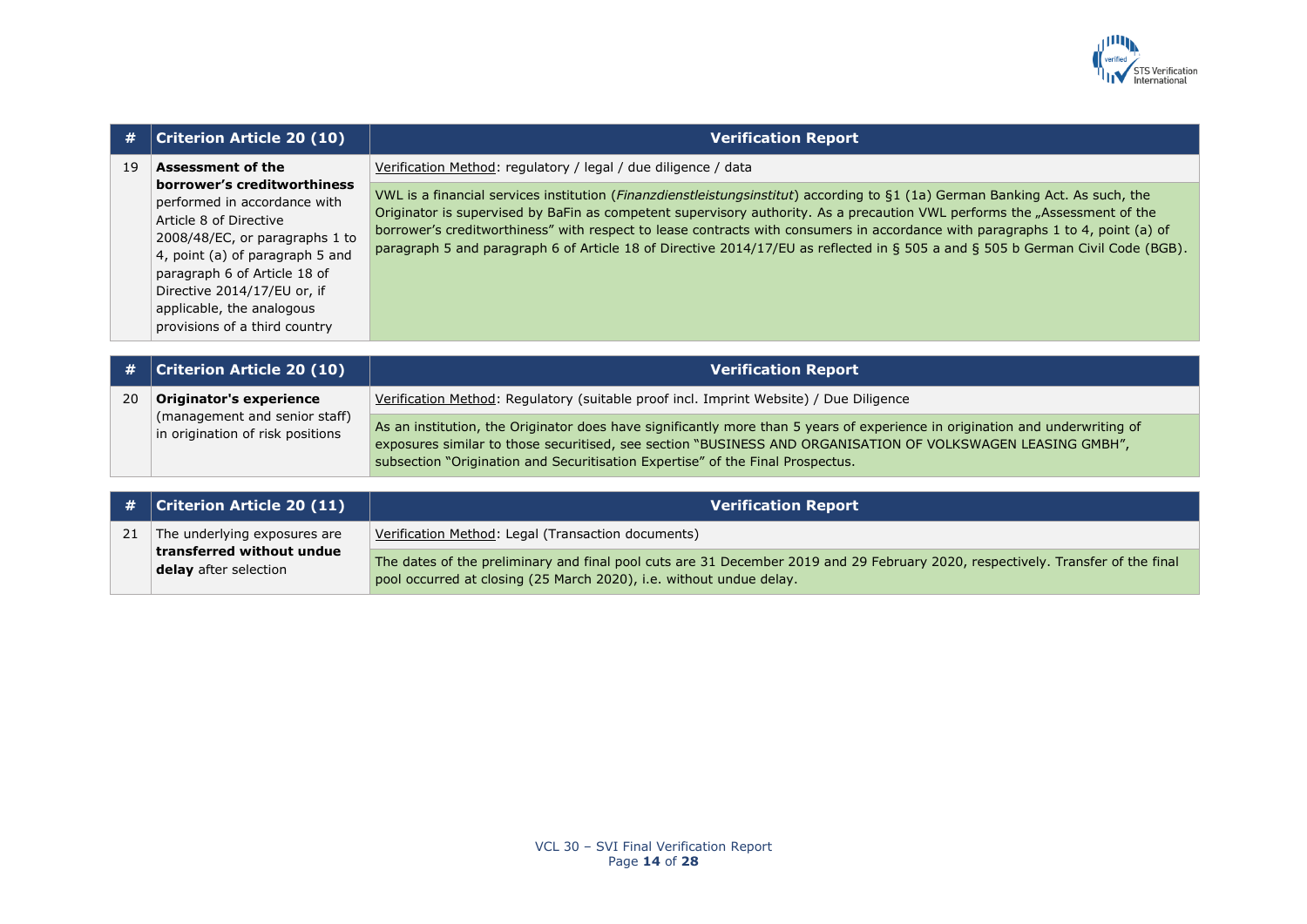

| #  | <b>Criterion Article 20 (11)</b>                                                                                                    | <b>Verification Report</b>                                                                                                                                                                                                                                                                                                                                                                                                                                                                                                                                                                                                                                                                                                                                                                                                                                                                                                                                                                                                                                  |
|----|-------------------------------------------------------------------------------------------------------------------------------------|-------------------------------------------------------------------------------------------------------------------------------------------------------------------------------------------------------------------------------------------------------------------------------------------------------------------------------------------------------------------------------------------------------------------------------------------------------------------------------------------------------------------------------------------------------------------------------------------------------------------------------------------------------------------------------------------------------------------------------------------------------------------------------------------------------------------------------------------------------------------------------------------------------------------------------------------------------------------------------------------------------------------------------------------------------------|
| 22 | The underlying exposures do not<br>include any defaulted<br>exposures or to<br>debtors/guarantors with<br>impaired creditworthiness | Verification Method: Regulatory (suitable proof incl. Imprint Website) / Legal (Transaction documents) / Due Diligence                                                                                                                                                                                                                                                                                                                                                                                                                                                                                                                                                                                                                                                                                                                                                                                                                                                                                                                                      |
|    |                                                                                                                                     | The Originator is not an institution subject to Regulation (EU) 575/2013. However, it does apply the requirements of Art. 178 (1)<br>by analogy, as presented in the Due Diligence and confirmed by the Originator.                                                                                                                                                                                                                                                                                                                                                                                                                                                                                                                                                                                                                                                                                                                                                                                                                                         |
|    |                                                                                                                                     | The Originator warrants that the underlying exposures do not include Lease Receivables relating to exposures in default (i.e.<br>lessees who are past due more than 90 days on any material obligation to VWL or who VWL considers as unlikely to pay their<br>obligations to VWL) (see clause 4.1 (t) (i) of the RPA).                                                                                                                                                                                                                                                                                                                                                                                                                                                                                                                                                                                                                                                                                                                                     |
|    |                                                                                                                                     | Furthermore, the underlying exposures do not include Lease Receivables relating to a credit-impaired lessee or guarantor who (1)<br>has been declared insolvent or had a court grant his creditors a final non-appealable right of enforcement or material damages as<br>a result of a missed payment within 3 years prior to the date of origination or has undergone a debt-restructuring process with<br>regard to his non-performing exposures within 3 years prior to the date of transfer of the Purchased Receivable to the SPV; (2)<br>was, at the time of origination, where applicable, on a public credit registry of persons with adverse credit history or, where there<br>is no such public credit registry, another credit registry that is available to VWL; or (3) has a credit assessment or a credit score<br>indicating that the risk of contractually agreed payments not being made is significantly higher than for comparable receivables<br>held by the Originator which are not securitised (see clause 4.1 (t) (ii) of the RPA). |
|    |                                                                                                                                     | The Originator represents, with regards to the question which sources of information it has used to identify defaulted exposures<br>and to determine if a borrower or guarantor is credit-impaired, that it has obtained information (1) from the lessee on origination<br>of the exposures, (2) in the course of VWL's servicing of the exposures, or (3) from a third party, see clause 4.1 (t) (ii) of the<br>RPA. This is in line with the 'best knowledge' standard stipulated in the EBA Guidelines.                                                                                                                                                                                                                                                                                                                                                                                                                                                                                                                                                  |
|    |                                                                                                                                     | Lessees and guarantors (i) declared insolvent and/or undergone a debt-restructuring process, or (ii) found on a public or other<br>credit registry of persons with adverse credit history are generally not eligible according to the underwriting policy, as discussed<br>in the Due Diligence.                                                                                                                                                                                                                                                                                                                                                                                                                                                                                                                                                                                                                                                                                                                                                            |
|    |                                                                                                                                     | The Originator has IT systems in place to ensure that defaulted exposures or exposures to lessees/guarantors with impaired<br>creditworthiness are excluded from the pool cut as of the time of the selection.                                                                                                                                                                                                                                                                                                                                                                                                                                                                                                                                                                                                                                                                                                                                                                                                                                              |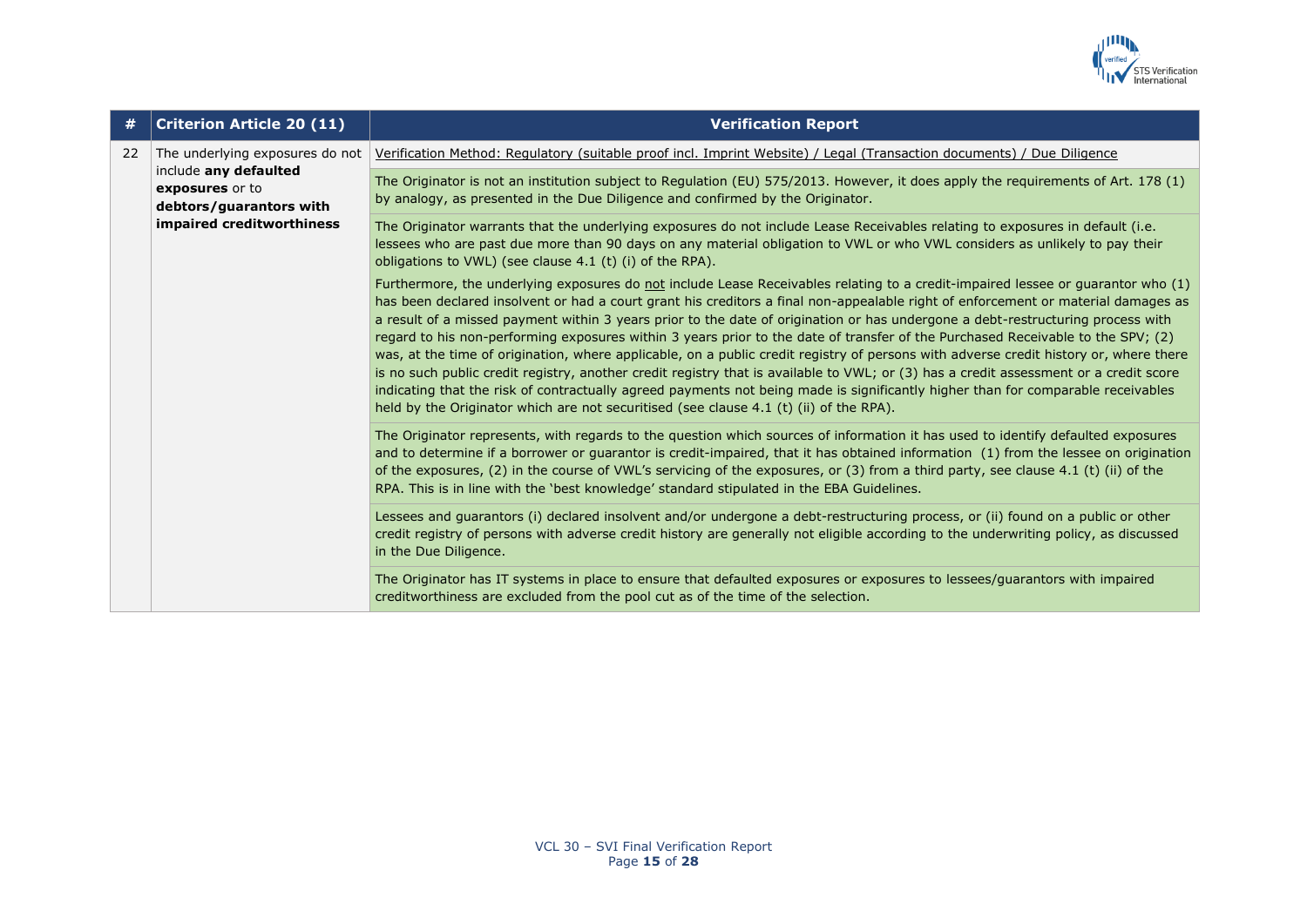

| #  | <b>Criterion Article 20 (11)</b>                                                                                                                                                             | <b>Verification Report</b>                                                                                                                                                                                                                                                                                                                                                                                                                                                                                                                                                                                                                                                                                     |
|----|----------------------------------------------------------------------------------------------------------------------------------------------------------------------------------------------|----------------------------------------------------------------------------------------------------------------------------------------------------------------------------------------------------------------------------------------------------------------------------------------------------------------------------------------------------------------------------------------------------------------------------------------------------------------------------------------------------------------------------------------------------------------------------------------------------------------------------------------------------------------------------------------------------------------|
| 23 | The risk positions do not have a<br>credit assessment or a credit<br>score that allows a significantly<br>higher default risk to be<br>expected than for non-<br>securitised risk positions. | Verification Method: Due Diligence                                                                                                                                                                                                                                                                                                                                                                                                                                                                                                                                                                                                                                                                             |
|    |                                                                                                                                                                                              | The most relevant factors determining the expected performance of the underlying exposures in the securitised portfolio are the<br>customer profile and credit bureau information (for Private Leasing), credit agencies' information and financial information (for<br>Commercial Leasing) and past payment behaviour (for both). All of these factors have an impact on the credit score.<br>Furthermore, the expected performance of the underlying exposures depends on the factors (but not limited to) make, model,<br>mileage, engine, powertrain as well as general market conditions.                                                                                                                 |
|    |                                                                                                                                                                                              | These factors are the same for securitised and non-securitised exposures due to the strictly random selection process.                                                                                                                                                                                                                                                                                                                                                                                                                                                                                                                                                                                         |
|    |                                                                                                                                                                                              | On this basis, it can be reasonably assumed that – in comparison to non-securitised exposures - no worse performance should<br>occur for securitised exposures for the term of the Transaction.                                                                                                                                                                                                                                                                                                                                                                                                                                                                                                                |
|    |                                                                                                                                                                                              | The requirement that the underlying exposures do not have a "credit assessment or a credit score indicating that the risk of<br>contractually agreed payments not being made is significantly higher than for comparable receivables held by the Originator<br>which are not securitised" is considered to be met as (i) the underlying exposures do not include exposures that are classified as<br>doubtful, impaired, non-performing or similar, (ii) exposures whose credit quality (based on credit ratings or other credit quality<br>thresholds) significantly differs from the quality of other exposures ordinarily originated by the Originator, and (iii) the strictly<br>random selection process. |

|    | <b>Criterion Article 20 (12)</b>                                             | <b>Verification Report</b>                                                                                                                                                                                                                                                                           |
|----|------------------------------------------------------------------------------|------------------------------------------------------------------------------------------------------------------------------------------------------------------------------------------------------------------------------------------------------------------------------------------------------|
| 24 | At the time of the transfer, the<br>debtor has paid at least 1<br>instalment | Verification Method: Legal (Transaction documents) / Data (AuP Report)                                                                                                                                                                                                                               |
|    |                                                                              | The Originator warrants that on the Cut-Off Date at least 2 instalments have been paid in respect of each Lease Contract, see<br>clause $4.1$ (I) of the RPA.                                                                                                                                        |
|    |                                                                              | The asset audit, whereby the audit company performs certain Agreed-upon Procedures with respect to the compliance of the<br>underlying exposures in a randomly selected sample (please also refer to $#39$ , Article 22 (2)), covers the criteria that the lessor<br>has paid at least 1 instalment. |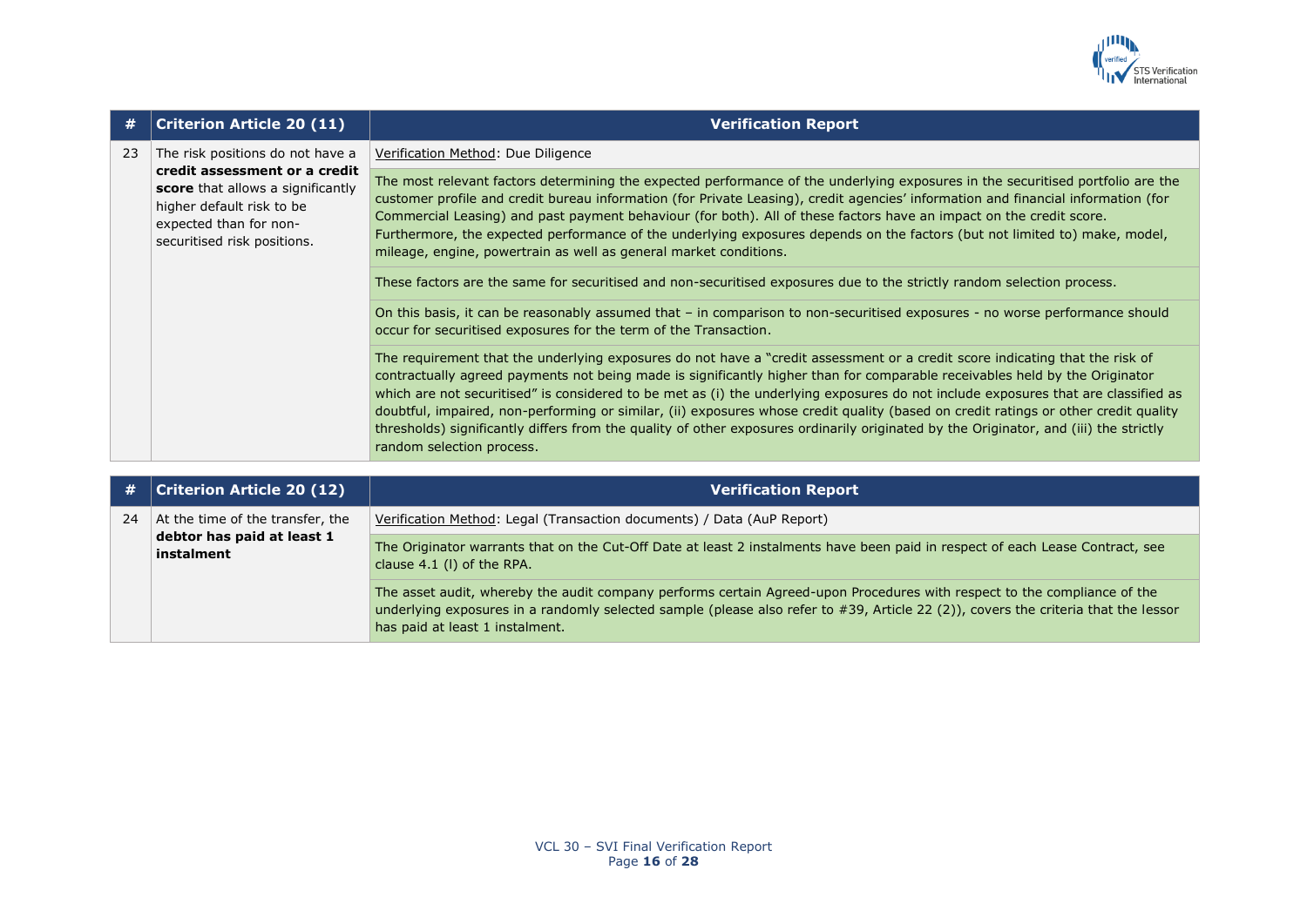

| #  | <b>Criterion Article 20 (13)</b>                       | <b>Verification Report</b>                                                                                                                                                                                                                                                                                                    |
|----|--------------------------------------------------------|-------------------------------------------------------------------------------------------------------------------------------------------------------------------------------------------------------------------------------------------------------------------------------------------------------------------------------|
| 25 | The repayment of the                                   | Verification Method: Legal (Transaction document) / Due Diligence / Data                                                                                                                                                                                                                                                      |
|    | securitisation position should<br>not be predominantly | The Transaction does not, for the repayment of the securitisation positions, rely in any way on the sale of assets.                                                                                                                                                                                                           |
|    | dependent on the sale of                               | This is achieved mainly by the fact that the residual value (RV) portion of the Lease Contracts, which bears the potential risk that<br>the value of the underlying vehicle fluctuates, does not form part of the underlying exposures (also see above, #15, Art. 20 (8) of                                                   |
|    | assets collateralising the<br>underlying exposures     | the Securitisation Regulation).                                                                                                                                                                                                                                                                                               |
|    |                                                        | In addition, the timing of the maturities of the underlying exposures mentioned above are not subject to material concentrations<br>and the value of the underlying exposures mentioned above per individual lessee does not exceed 0.50% of the Aggregated<br>Discounted Receivables Balance, see clause 4.1 (m) of the RPA. |

| #  | <b>Criterion Article 21 (1)</b>                          | <b>Verification Report</b>                                                                                                                                                                                                                                                                                                                                                                                                                                                                                                                                                              |
|----|----------------------------------------------------------|-----------------------------------------------------------------------------------------------------------------------------------------------------------------------------------------------------------------------------------------------------------------------------------------------------------------------------------------------------------------------------------------------------------------------------------------------------------------------------------------------------------------------------------------------------------------------------------------|
| 26 | <b>Risk retention</b> (Art. 6.1 of the                   | Verification Method: Legal (Transaction documents) / Due Diligence                                                                                                                                                                                                                                                                                                                                                                                                                                                                                                                      |
|    | Securitisation Regulation),<br>usually by the Originator | Holder of risk retention: Volkswagen Leasing GmbH as the Seller, see section "RISK FACTORS", Part "IV. RISKS RELATED TO<br>REGULATORY CHANGES", subsection "Risk retention and due diligence requirements" of the Final Prospectus.                                                                                                                                                                                                                                                                                                                                                     |
|    |                                                          | Type of risk retention: VWL will retain, for the life of the Transaction, such net economic interest through an interest in randomly<br>selected exposures. Such interest in randomly selected exposures has been and will be equivalent to no less than 5 per cent. of<br>the nominal value of the securitised exposures on an ongoing basis, in accordance with Article 6 (3) (c) of Securitisation<br>Regulation, see section "RISK FACTORS", Part "IV. RISKS RELATED TO REGULATORY CHANGES", subsection "Risk retention and<br>due diligence requirements" of the Final Prospectus. |
|    |                                                          | The Seller does select the risk retention pool and does earmark the selected receivables in its IT systems in a similar way as the<br>receivables that have actually been sold in the transaction. The procedures to select and earmark receivables both for the<br>retention pool cut and for the actual sale are documented and well established. In addition, they are subject to regular internal<br>and external auditing procedures. The same applies for the ongoing monthly reporting procedures, as confirmed during the Due<br>Diligence.                                     |
|    |                                                          | The Monthly Reports will also set out monthly confirmation regarding the continued holding the original retained exposures by the<br>Seller, as confirmed by the Originator.                                                                                                                                                                                                                                                                                                                                                                                                            |
|    |                                                          | The legal obligation of the seller to hold the risk retention during the lifetime of the transaction is entered into according to<br>section "RISK FACTORS", Part "IV. RISKS RELATED TO REGULATORY CHANGES", subsection "Risk retention and due diligence<br>requirements" of the Final Prospectus.                                                                                                                                                                                                                                                                                     |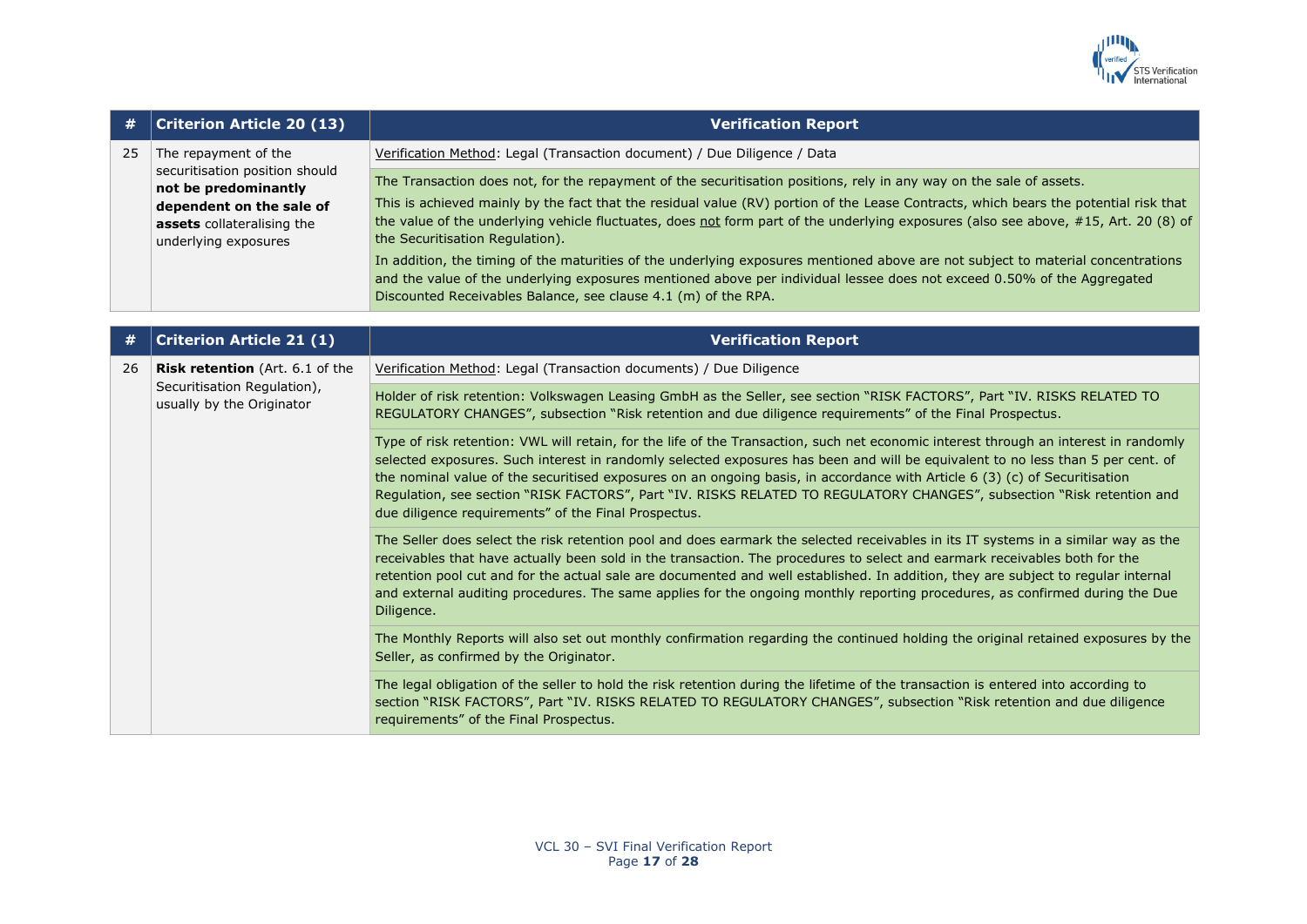

| #  | <b>Criterion Article 21 (2)</b>                                                                                                 | <b>Verification Report</b>                                                                                                                                                                                                                                                                                                                                                                |
|----|---------------------------------------------------------------------------------------------------------------------------------|-------------------------------------------------------------------------------------------------------------------------------------------------------------------------------------------------------------------------------------------------------------------------------------------------------------------------------------------------------------------------------------------|
| 27 | <b>Appropriate hedging of</b><br>interest rate and currency risks,<br>no derivatives as underlying risk<br>positions $(I / II)$ | Verification Method: Due Diligence                                                                                                                                                                                                                                                                                                                                                        |
|    |                                                                                                                                 | Since the Lease Receivables are fixed rate and the Class A Notes and the Class B Notes are floating rate, interest rate risks arise<br>from such mismatch. Both assets and liabilities of the Issuer are EUR denominated hence no currency risk occurs.                                                                                                                                   |
|    |                                                                                                                                 | Interest rate risk are hedged appropriately with fixed-floating interest rate swaps (one swap for each of the Class A Notes and the<br>Class B Notes) where the swap notional is always equal to the outstanding notes' balance. Both the swap agreements and the<br>Class A and Class B Notes contain a floor of zero for the 1-M-Euribor plus spread, hence the hedging is appropriate. |
|    |                                                                                                                                 | No further risks in addition to interest rate risks are hedged under the interest rate hedge agreements.                                                                                                                                                                                                                                                                                  |

| #  | <b>Criterion Article 21 (2)</b>                                                                                           | <b>Verification Report</b>                                                                                                                                                                                                                                                                                                                                         |
|----|---------------------------------------------------------------------------------------------------------------------------|--------------------------------------------------------------------------------------------------------------------------------------------------------------------------------------------------------------------------------------------------------------------------------------------------------------------------------------------------------------------|
| 28 | Appropriate hedging of interest<br>rate and currency risks, no<br>derivatives as underlying risk<br>positions $(II / II)$ | Verification Method: Legal (Transaction documents)                                                                                                                                                                                                                                                                                                                 |
|    |                                                                                                                           | The legal instruments used by the Issuer to hedge interest rate risks are the Class A Swap Agreement and the Class B Swap<br>Agreement, see section "SWAP AGREEMENTS AND SWAP COUNTERPARTY" of the Final Prospectus.                                                                                                                                               |
|    |                                                                                                                           | Both agreements do consider any potential asset liability mismatch by referencing to the outstanding notes balance, and both<br>agreements are based on the 2002 ISDA Master Agreement as established market standard, see section "MASTER DEFINITIONS<br>SCHEDULE", definitions of "Class A Swap Agreement" and "Class B Swap Agreement" of the Final Prospectus. |
|    |                                                                                                                           | The requirements for eligible swap counterparties are market standard in international finance, see section "SWAP AGREEMENTS<br>AND SWAP COUNTERPARTY" as well as the definition of "Eligible Swap Counterparty" in section "MASTER DEFINITIONS<br>SCHEDULE" of the Final Prospectus.                                                                              |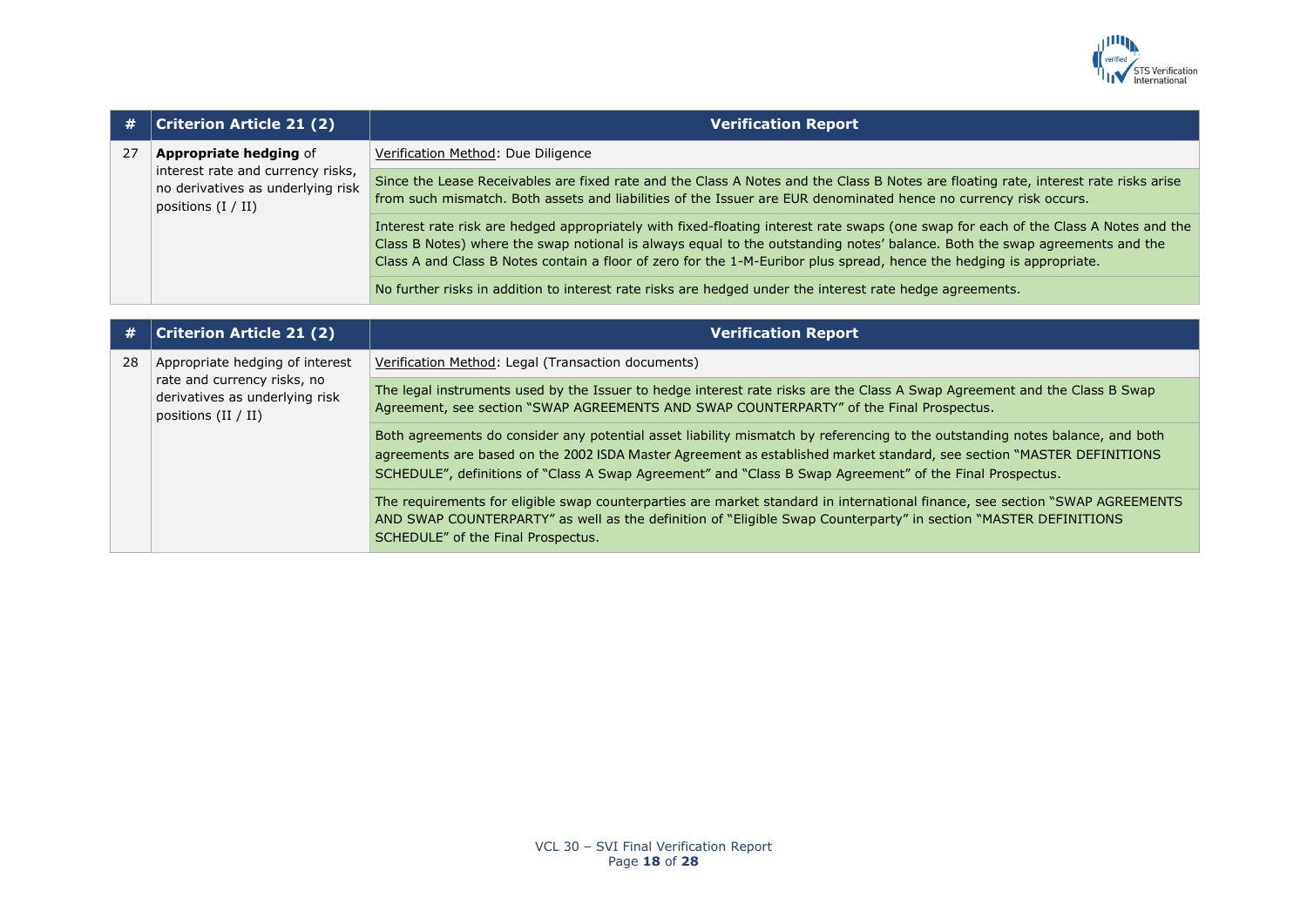

| #1 | <b>Criterion Article 21 (3)</b> | <b>Verification Report</b>                                                                                                                                                                                                                               |
|----|---------------------------------|----------------------------------------------------------------------------------------------------------------------------------------------------------------------------------------------------------------------------------------------------------|
| 29 | Generally used reference rates  | Verification Method: Legal (Transaction documents)                                                                                                                                                                                                       |
|    | for interest payments           | No reference rates apply to the Purchased Lease Receivables which bear fixed interest rates.                                                                                                                                                             |
|    |                                 | The Notes will bear interest at floating rates based on 1-M-Euribor, see sections "Terms and Conditions of the Class A Notes" and<br>"Terms and Conditions of the Class B Notes" of the Final Prospectus, constituting a market standard reference rate. |
|    |                                 | The interest for the Accounts will be based on EONIA, also constituting a market standard reference rate.                                                                                                                                                |
|    |                                 | Currency hedges are not provided as both the Purchased Lease Receivables and the Class A and Class B Notes are denominated in<br>EUR.                                                                                                                    |

| #  | <b>Criterion Article 21 (4)</b>                                                         | <b>Verification Report</b>                                                                                                                                                                                                                                                                                                                                                                                                                                                                                         |
|----|-----------------------------------------------------------------------------------------|--------------------------------------------------------------------------------------------------------------------------------------------------------------------------------------------------------------------------------------------------------------------------------------------------------------------------------------------------------------------------------------------------------------------------------------------------------------------------------------------------------------------|
| 30 | Requirements in the event of<br>an enforcement or delivery of<br>an acceleration notice | Verification Method: Legal (Transaction documents)                                                                                                                                                                                                                                                                                                                                                                                                                                                                 |
|    |                                                                                         | After the occurrence of a Foreclosure Event:<br>no cash will be retained with the Issuer, see clause 22.2 (c) of the Trust Agreement (see section "Trust Agreement",<br>subsection "Part E. Accounts; Order of Priority" of the Final Prospectus).<br>the principal receipts from the underlying exposures will be used for the fully sequential amortisation of the securitisation<br>positions, see clause 22.2 (c) of the Trust Agreement and section "Trust Agreement", subsection "Part E. Accounts; Order of |
|    |                                                                                         | Priority" of the Final Prospectus.<br>• all creditors of a class of notes will be served equally.                                                                                                                                                                                                                                                                                                                                                                                                                  |
|    |                                                                                         | interest and principal payments are first made for the Class A Notes and then interest and principal payments are made for<br>the Class B Notes, hence repayments are not reversed with regard to their seniority.                                                                                                                                                                                                                                                                                                 |
|    |                                                                                         | no automatic liquidation or sale of risk positions or assets is provided for.                                                                                                                                                                                                                                                                                                                                                                                                                                      |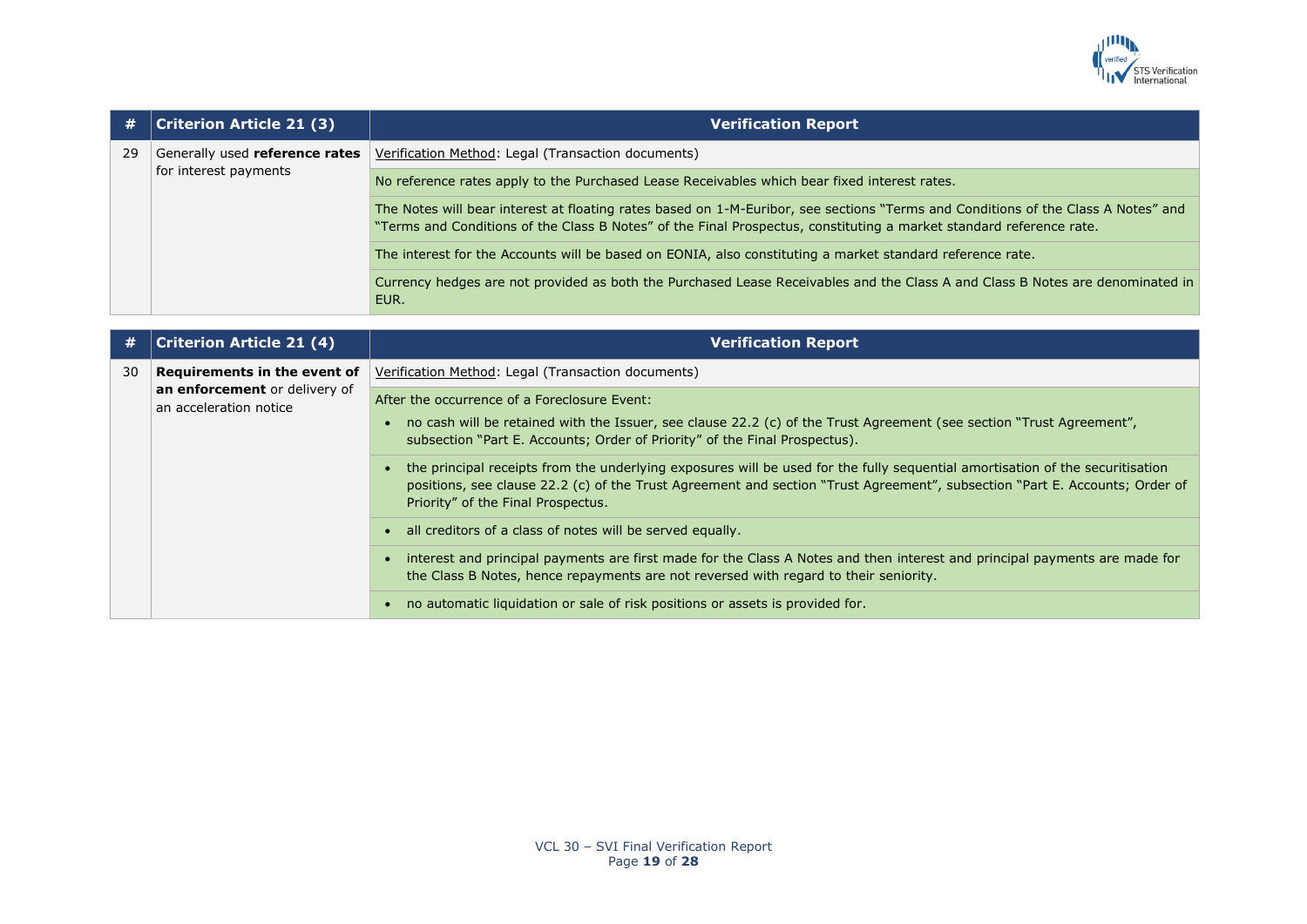

| #  | <b>Criterion Article 21 (5)</b>                                                                                                                                            | <b>Verification Report</b>                                                                                                                                                                                                                                                                                                                                     |
|----|----------------------------------------------------------------------------------------------------------------------------------------------------------------------------|----------------------------------------------------------------------------------------------------------------------------------------------------------------------------------------------------------------------------------------------------------------------------------------------------------------------------------------------------------------|
| 31 | Sequential repayment as fall-<br>back in the event of a<br>deterioration in portfolio quality<br>for Transactions that feature a<br>non-sequential priority of<br>payments | Verification Method: Legal (Transaction documents)                                                                                                                                                                                                                                                                                                             |
|    |                                                                                                                                                                            | As usual in VCL transactions, the amortisation structure does provide for a pro-rata amortisation subject to the performance of<br>the underlying portfolio and after the initial credit enhancement has increased to the required levels.                                                                                                                     |
|    |                                                                                                                                                                            | The amortisation concept is based on the Class A/B Principal Payment Amounts, the Class A/B Targeted Note Balances, the Class<br>A/B Targeted Overcollateralisation Amounts and the Class A/B Targeted Overcollateralisation Percentages, see the respective<br>definitions in section "MASTER DEFINITIONS SCHEDULE" of the Final Prospectus.                  |
|    |                                                                                                                                                                            | Performance triggers specifying if and to what extent a pro-rata amortisation can occur are based on the cumulative net losses as<br>specified in the Level 1 Credit Enhancement Increase Condition and the Level 2 Credit Enhancement Increase Condition, see the<br>respective definitions in section "MASTER DEFINITIONS SCHEDULE" of the Final Prospectus. |
|    |                                                                                                                                                                            | Upon occurrence of a Level 1 Credit Enhancement Increase Condition the required credit enhancement allowing for pro rata<br>amortisation does increase, upon occurrence of a Level 2 Credit Enhancement Increase Condition the amortisation switches back<br>to fully sequential.                                                                              |
|    |                                                                                                                                                                            | The occurrence of a Level 1 or 2 Credit Enhancement Increase Condition is not reversible, see the definition of Class A Targeted<br>Overcollateralization Percentage in section "MASTER DEFINITIONS SCHEDULE" of the Final Prospectus.                                                                                                                         |
|    |                                                                                                                                                                            | As a result of the above, the amortisation mechanism complies with Art. 21 (5) of the Securitisation Regulation.                                                                                                                                                                                                                                               |

| #  | <b>Criterion Article 21 (6)</b>                                                                                              | <b>Verification Report</b>                                                       |
|----|------------------------------------------------------------------------------------------------------------------------------|----------------------------------------------------------------------------------|
| 32 | Early amortisation provisions or<br>triggers for termination of the<br>revolving phase to include at<br>least the following: | Verification Method: Legal (Transaction documents)<br>n.a. (no revolving period) |
|    | a. deterioration in the credit<br>quality of the underlying<br>exposures below a predefined<br>threshold                     | n.a. (no revolving period)                                                       |
|    | b. insolvency-related events in<br>relation to the Originator or the<br>Servicer                                             | n.a. (no revolving period)                                                       |
|    | c. decline in value of the<br>underlying exposures below a<br>predefined threshold                                           | n.a. (no revolving period)                                                       |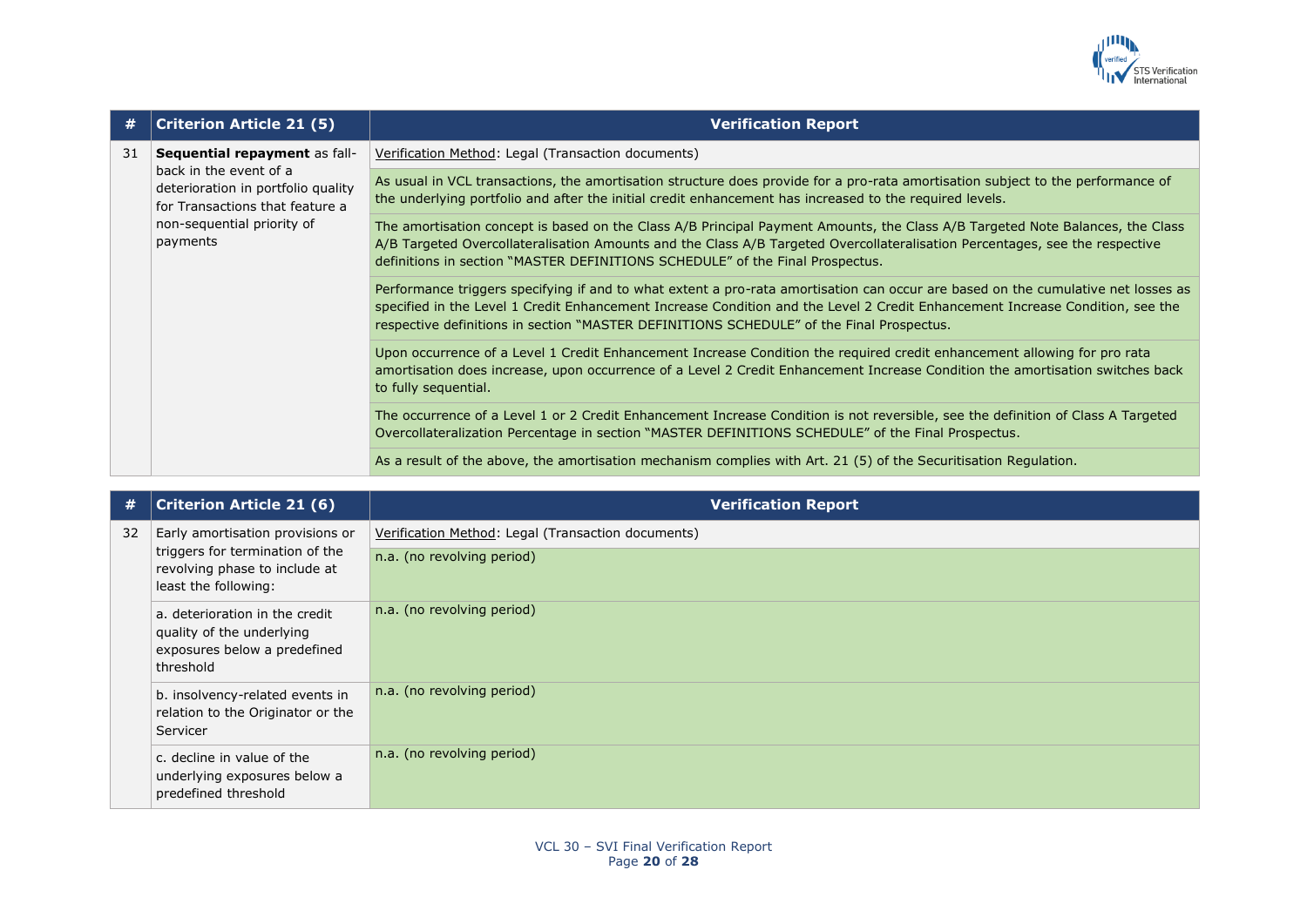

d. failure to generate sufficient new underlying exposures for replenishments under revolving Transactions

n.a. (no revolving period)

| #  | <b>Criterion Article 21 (7)</b>                                                                                                                                                      | <b>Verification Report</b>                                                                                                                                                                                                                                                                                                                                                                                                                                                                                                         |
|----|--------------------------------------------------------------------------------------------------------------------------------------------------------------------------------------|------------------------------------------------------------------------------------------------------------------------------------------------------------------------------------------------------------------------------------------------------------------------------------------------------------------------------------------------------------------------------------------------------------------------------------------------------------------------------------------------------------------------------------|
| 33 | <b>Clear rules</b> in the Transaction<br>documentation regarding<br>obligations, tasks and<br>responsibilities of the Servicer,<br>trustees and other ancillary<br>service providers | Verification Method: Legal (Transaction documents)                                                                                                                                                                                                                                                                                                                                                                                                                                                                                 |
|    |                                                                                                                                                                                      | The Servicing Agreement provides for a clear specification of the contractual obligations, duties and responsibilities of the<br>servicer, especially with regard to the servicing, monitoring, reporting and monthly advances to mitigate for commingling risk, as<br>well as the provisions for a potential replacement in case of a Servicer Replacement Event, see summary of the Servicing<br>Agreement in section "Administration of the Purchased Lease Receivables under the Servicing Agreement" of the Final Prospectus. |
|    |                                                                                                                                                                                      | Similar provisions for the obligations, duties and responsibilities are provided for the following parties, see the respective<br>descriptions in the Final Prospectus:                                                                                                                                                                                                                                                                                                                                                            |
|    |                                                                                                                                                                                      | • Issuer (see section "THE ISSUER" of the Final Prospectus.)<br>Security Trustee (see section "TRUST AGREEMENT", subsection "DUTIES OF THE SECURITY TRUSTEE PRIOR TO<br>OCCURRENCE OF THE FORECLOSURE EVENT" of the Final Prospectus)<br>Account Bank, Cash Administrator, Calculation Agent, Paying Agent, Interest Determination Agent and Registrar (see section                                                                                                                                                                |
|    |                                                                                                                                                                                      | "ACCOUNT BANK, CASH ADMINISTRATOR, CALCULATION AGENT, PAYING AGENT, INTEREST DETERMINATION AGENT AND<br>REGISTRAR" of the Final Prospectus)                                                                                                                                                                                                                                                                                                                                                                                        |
|    |                                                                                                                                                                                      | Also, detailed provisions exist for the obligations, duties and responsibilities of the Swap counterparty (see sections "SWAP<br>AGREEMENTS AND SWAP COUNTERPARTY" and the definition of "Eligible Swap Counterparty" in section "MASTER DEFINITIONS<br>SCHEDULE" of the Final Prospectus)                                                                                                                                                                                                                                         |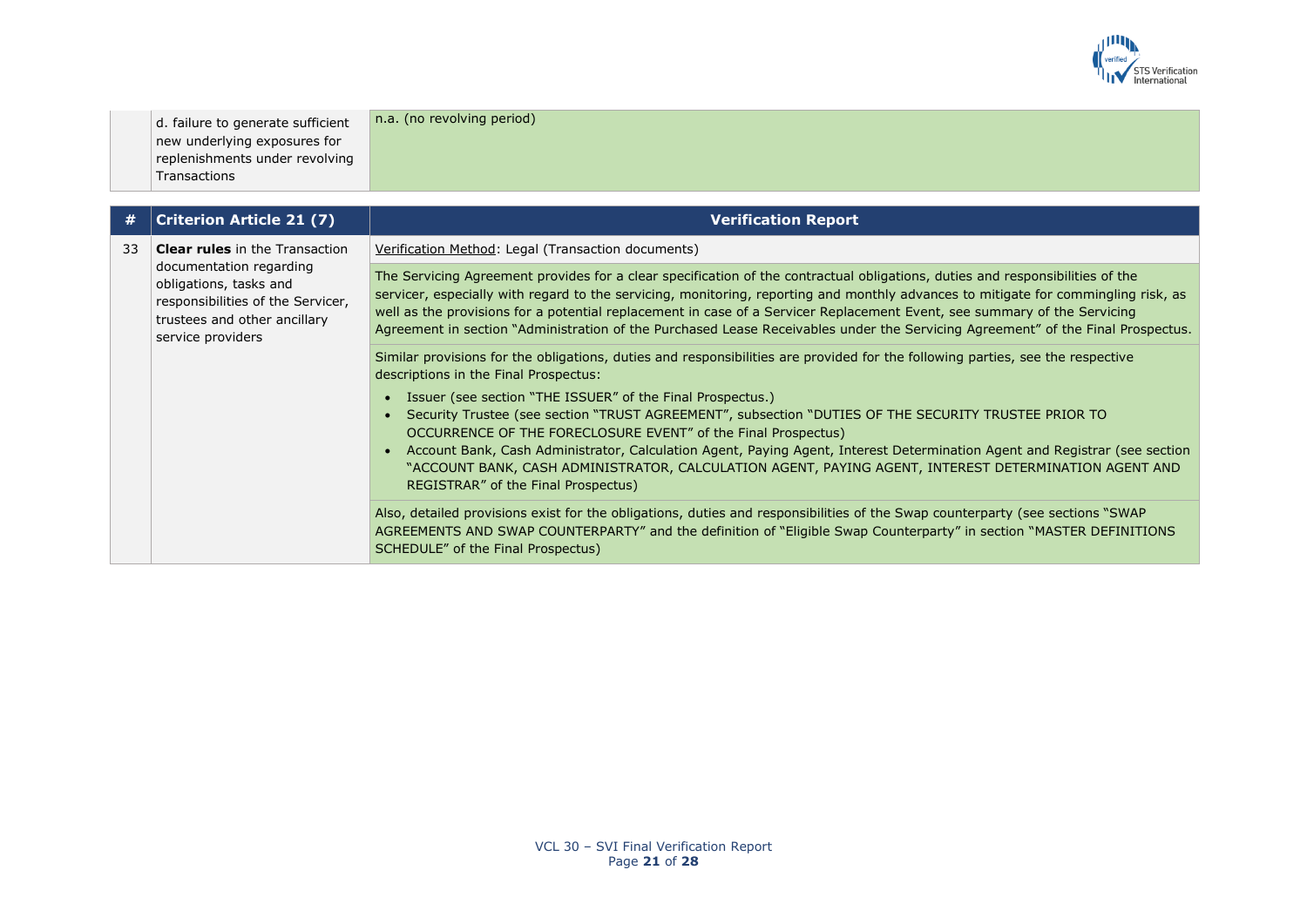

| #  | <b>Criterion Article 21 (8)</b>                                                                                                                    | <b>Verification Report</b>                                                                                                                                                                                                                                                                         |
|----|----------------------------------------------------------------------------------------------------------------------------------------------------|----------------------------------------------------------------------------------------------------------------------------------------------------------------------------------------------------------------------------------------------------------------------------------------------------|
| 34 | <b>Experience of the Servicer</b><br>(management and senior staff)<br>in the servicing of exposures of a<br>similar nature to those<br>securitised | Verification Method: Regulatory (suitable proof) / Legal (Transaction documents) / Due Diligence                                                                                                                                                                                                   |
|    |                                                                                                                                                    | Volkswagen Leasing GmbH is a regulated financial services institution according to § 1 German Banking Act, with BaFin as<br>regulatory authority.                                                                                                                                                  |
|    |                                                                                                                                                    | The Final Prospectus contains information on the experience of VWL as a Seller and Servicer. VWL has been successfully doing<br>securitisations of lease receivables since 1996 and the management has sufficient experience.                                                                      |
|    |                                                                                                                                                    | The experience of the Managements Board and Senior Staff is summarised in section "BUSINESS AND ORGANISATION OF<br>VOLKSWAGEN LEASING GMBH", subsection "Origination and Securitisation Expertise" of the Final Prospectus.                                                                        |
|    |                                                                                                                                                    | As a result, VWL as servicer is deemed to have the relevant expertise as an entity being active as servicer of lease receivables for<br>over 50 years and as servicer of lease receivables securitisations for more than 20 years, and no contrary findings were observed<br>in the Due Diligence. |
|    |                                                                                                                                                    |                                                                                                                                                                                                                                                                                                    |

|              | <b>Verification Report</b>                                                                                                |
|--------------|---------------------------------------------------------------------------------------------------------------------------|
|              | Verification Method: Regulatory (suitable proof) / Due Diligence                                                          |
|              |                                                                                                                           |
|              | As a result of the regulatory status (see #34 above), VWL has well established procedures with regard to risk management, |
| and controls | servicing and internal control systems in place, and no contrary findings were observed in the Due Diligence.             |
|              | $\#$ Criterion Article 21 (8)<br>Appropriate and well<br>documented risk management<br>and service policies, procedures   |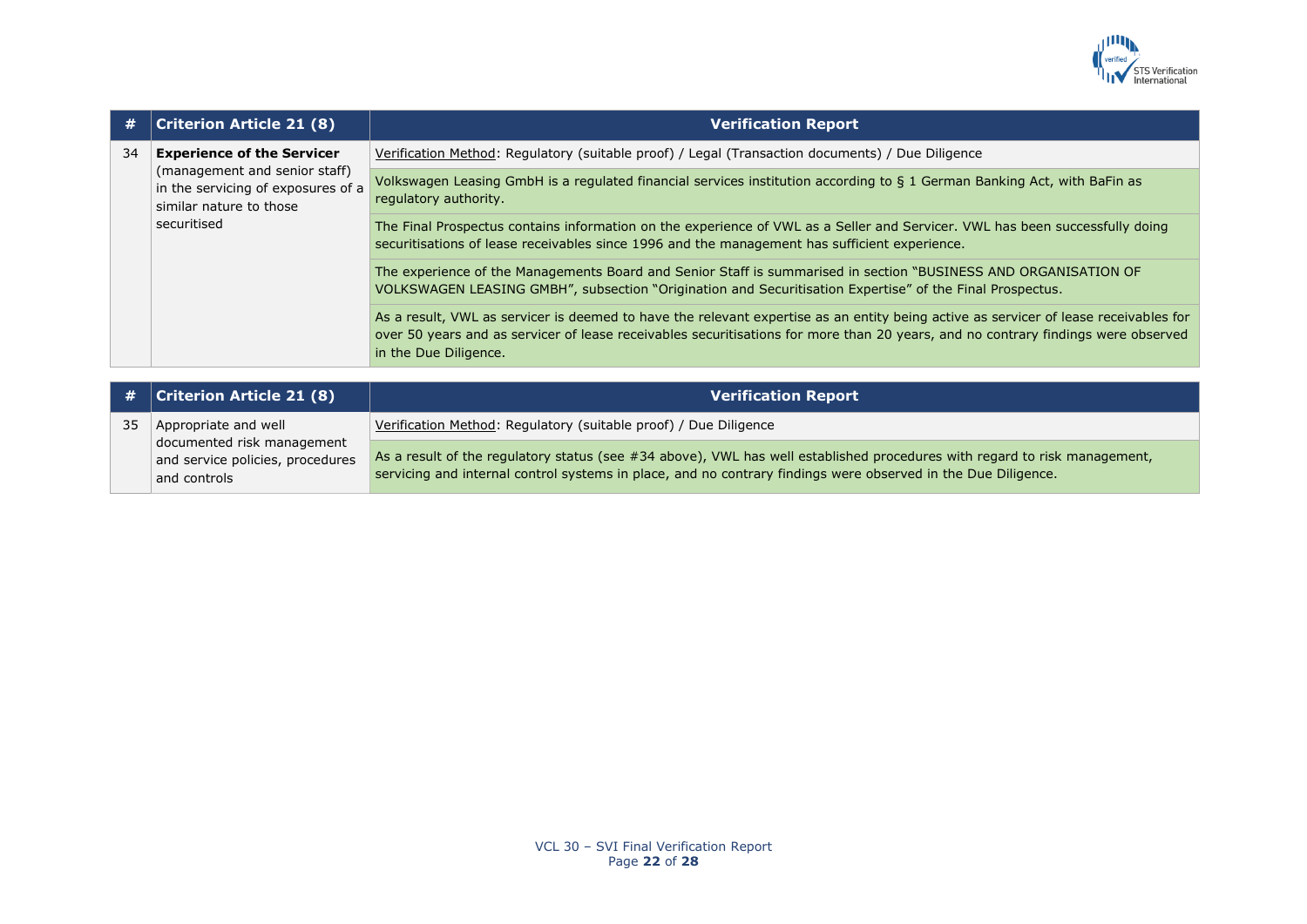

| #  | <b>Criterion Article 21 (9)</b>                                                                                                        | <b>Verification Report</b>                                                                                                                                                                                                                                                                                                                                                                                                                                                                                                                                                                  |
|----|----------------------------------------------------------------------------------------------------------------------------------------|---------------------------------------------------------------------------------------------------------------------------------------------------------------------------------------------------------------------------------------------------------------------------------------------------------------------------------------------------------------------------------------------------------------------------------------------------------------------------------------------------------------------------------------------------------------------------------------------|
| 36 | Clear and coherent definitions,<br>regulations and possible<br>measures with regard to the<br>servicing of non-performing<br>exposures | Verification Method: Legal (Transaction documents) / Due Diligence                                                                                                                                                                                                                                                                                                                                                                                                                                                                                                                          |
|    |                                                                                                                                        | The description of the business procedures of VWL (see section "BUSINESS PROCEDURES OF VOLKSWAGEN LEASING GMBH" of<br>the Final Prospectus) and the Servicing Agreement (as summarised in the section "ADMINISTRATION OF THE PURCHASED LEASE<br>RECEIVABLES UNDER THE SERVICING AGREEMENT" of the Final Prospectus) contain a description of procedures related to<br>servicing of the lease receivables:<br>Negotiation of the Lease Contract and Appraisal of the Creditworthiness of the lessee<br><b>Debts Management</b><br>Termination of Lease Contracts<br>Enforcement<br>Write-Off |
|    |                                                                                                                                        | <b>Internal Audit</b>                                                                                                                                                                                                                                                                                                                                                                                                                                                                                                                                                                       |
|    |                                                                                                                                        | The loss definition used in the transaction is based on the Write-off ("Written-Off Purchased Lease Receivables") and this<br>definition is consistently used in the Final Prospectus, especially with respect to the Cumulative Net Loss Ratio, which in turn is<br>used in the Level 1 and 2 Credit Enhancement Increase Condition determining the amortisation mechanism in the order of priority<br>of payments.                                                                                                                                                                        |
|    |                                                                                                                                        | The draft investor report provides inter alia for the monthly reporting of the status of the Level 1 and 2 Credit Enhancement<br><b>Increase Conditions.</b>                                                                                                                                                                                                                                                                                                                                                                                                                                |
|    |                                                                                                                                        | The procedures presented and discussed in the Due Diligence correspond to the description in the Final Prospectus and no<br>contrary findings could be observed.                                                                                                                                                                                                                                                                                                                                                                                                                            |
| #  | <b>Criterion Article 21 (10)</b>                                                                                                       | <b>Verification Report</b>                                                                                                                                                                                                                                                                                                                                                                                                                                                                                                                                                                  |
| 37 | Clear rules in the event of                                                                                                            | Verification Method: Regulatory / Legal (Transaction documents)                                                                                                                                                                                                                                                                                                                                                                                                                                                                                                                             |
|    | conflicts between the different<br>classes of noteholders                                                                              | The notes will be issued on the basis of the German Debenture Act (Schuldverschreibungsgesetz - SchVG), see section "TERMS<br>AND CONDITIONS OF THE CLASS A NOTES" and "TERMS AND CONDITIONS OF THE CLASS B NOTES", condition 12 of each class<br>of notes, enabling noteholders to take resolutions within one class of notes.                                                                                                                                                                                                                                                             |
|    |                                                                                                                                        | In addition, Clause 3.1 of the Trust Agreement provides for clear instructions for the trustee as regards the treatment of the<br>interests of different classes of notes and their ranking in line with the applicable Priority of Payments (see subsection "PART E<br>Accounts; Order of Priority" of the Trust Agreement, Clause 22.2 (a) (prior to the occurrence of an Enforcement Event) and<br>Clause 22.2 (c) (following the occurrence of an Enforcement Event).                                                                                                                   |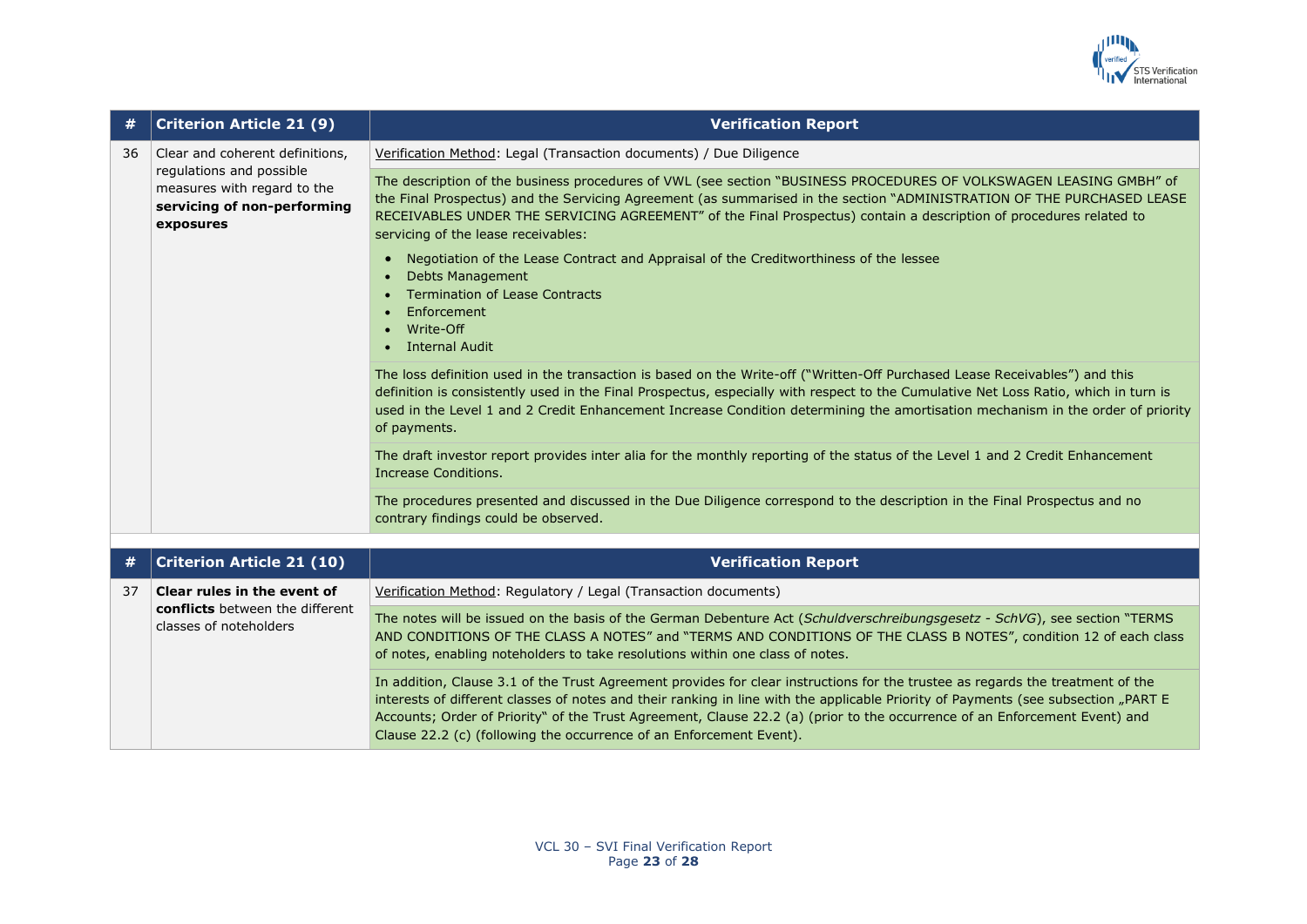

| #  | <b>Criterion Article 22 (1)</b>    | <b>Verification Report</b>                                                                                                                                                                                                                                                                                                                                                                                                                                                                                                                                                                                                                                                                 |
|----|------------------------------------|--------------------------------------------------------------------------------------------------------------------------------------------------------------------------------------------------------------------------------------------------------------------------------------------------------------------------------------------------------------------------------------------------------------------------------------------------------------------------------------------------------------------------------------------------------------------------------------------------------------------------------------------------------------------------------------------|
| 38 | Provision of <b>historical</b>     | Verification Method: Legal (Transaction document) / Due Diligence                                                                                                                                                                                                                                                                                                                                                                                                                                                                                                                                                                                                                          |
|    | performance data before<br>pricing | The historical performance data provided by the Originator include the following areas:<br>Losses (i.e. net losses after recoveries) in static format (covering the period from October 2009 until September 2019)<br>a)                                                                                                                                                                                                                                                                                                                                                                                                                                                                   |
|    |                                    | It should be noted that these net losses, referred to and defined as "Write-Offs" in the Final Prospectus as loss definition in<br>the transaction, have been provided by the Originator in a detailed and consistent manner for the overall portfolio of<br>substantially similar leased receivables covering a meaningful period of the credit cycle. The approach using write-off data is<br>consistent with the business procedures of the Originator and the well documented processes for servicing of non-performing<br>lease receivables until the point of write-off.                                                                                                             |
|    |                                    | Additionally, the Originator does disclose very detailed information on a single lease contract basis as part of the monthly<br>investor reports for all outstanding VCL securitisations, see the link to the website of the Originator as shown below. These<br>data allow to derive and analyse in detail the information on the recovery proceeds from the vehicle disposal, other<br>recoveries, breakdown by region, brand, customer type (corporate/retail), vehicle type (new, used, demonstration vehicle)<br>as well as date of origination and date of default. As a result, information about static or dynamic defaults (i.e. gross losses<br>before recoveries) is disclosed. |
|    |                                    | (https://www.vwfs.com/investor-relations/volkswagen-leasing-gmbh/refinancing.html#)                                                                                                                                                                                                                                                                                                                                                                                                                                                                                                                                                                                                        |
|    |                                    | Losses (i.e. net losses after recoveries) in dynamic format (covering the period from September 2006 until September 2019<br>b)<br>on a quarterly basis)                                                                                                                                                                                                                                                                                                                                                                                                                                                                                                                                   |
|    |                                    | <b>Delinquencies</b> (covering the period from January 2010 until September 2019)<br>C)                                                                                                                                                                                                                                                                                                                                                                                                                                                                                                                                                                                                    |
|    |                                    | In addition, data on historic prepayments in relation to the predecessor transactions VCL 25 to VCL 29 was provided.                                                                                                                                                                                                                                                                                                                                                                                                                                                                                                                                                                       |
|    |                                    | The data history, which is provided prior to pricing, covers a substantially longer period than the minimum of at least 5 years<br>required under Article 22 (1) of the Securitisation Regulation, see section "Description of the Portfolio", subsection "Historical<br>Performance Data" of the Final Prospectus.                                                                                                                                                                                                                                                                                                                                                                        |
|    |                                    | Given that the most relevant factors determining the expected performance of the underlying exposures in the securitised<br>portfolio, namely the factors described in #23, are the same to the overall portfolio for which the above mentioned historical<br>performance data have been procured, comparability between the securitised portfolio and the Originator's overall portfolio<br>("substantially similar exposures") is ensured.                                                                                                                                                                                                                                               |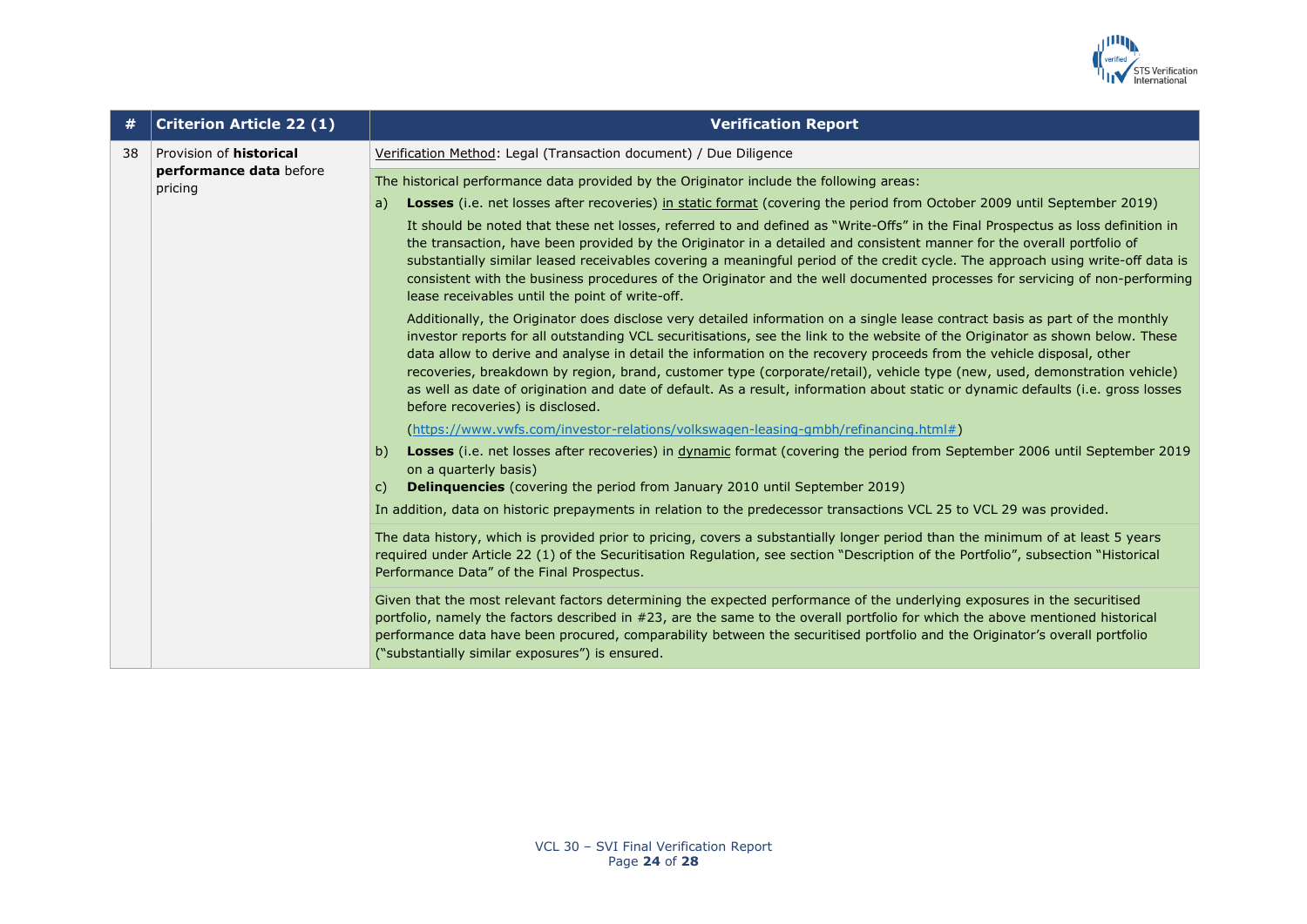

| #  | <b>Criterion Article 22 (2)</b>                                                                                                                                  | <b>Verification Report</b>                                                                                                                                                                                                                                                                                                                                                                                                                                                                                                                                                                                                                                                                                                                |
|----|------------------------------------------------------------------------------------------------------------------------------------------------------------------|-------------------------------------------------------------------------------------------------------------------------------------------------------------------------------------------------------------------------------------------------------------------------------------------------------------------------------------------------------------------------------------------------------------------------------------------------------------------------------------------------------------------------------------------------------------------------------------------------------------------------------------------------------------------------------------------------------------------------------------------|
| 39 | Performance of an <b>asset audit</b><br>on the basis of a sample and<br>defined audit steps (Agreed<br>upon Procedures, AuP) by an<br>external independent party | Verification Method: Legal (AuP Report)                                                                                                                                                                                                                                                                                                                                                                                                                                                                                                                                                                                                                                                                                                   |
|    |                                                                                                                                                                  | The Originator has mandated a qualified and experienced audit firm to perform the asset audit followed by the audit firm. The<br>asset audit and the AuP include both of the following:                                                                                                                                                                                                                                                                                                                                                                                                                                                                                                                                                   |
|    |                                                                                                                                                                  | a) a verification of the compliance of the underlying exposures in the portfolio with the key eligibility criteria (the "Pool<br>Data and Eligibility Criteria Verification"); and                                                                                                                                                                                                                                                                                                                                                                                                                                                                                                                                                        |
|    |                                                                                                                                                                  | verification that the data disclosed to investors in the Final Prospectus in respect of the underlying exposures is accurate<br>b)<br>(the "Final Prospectus Data Verification").                                                                                                                                                                                                                                                                                                                                                                                                                                                                                                                                                         |
|    |                                                                                                                                                                  | The sample drawn for the Pool Data and Eligibility Criteria Verification is representative of the securitised portfolio, based on the<br>preliminary pool cut dated 31 December 2019. This is ensured by a sufficiently large sample and random selection, applying a<br>95% confidence level. The final report prepared by the audit firm with regards to the Pool Data and Eligibility Criteria Verification<br>has been made available to SVI on 7 February 2020. The final report confirms that the Pool Data and Eligibility Criteria<br>Verification has occurred and that no significant adverse findings have been found.                                                                                                         |
|    |                                                                                                                                                                  | The Final Prospectus Data Verification has been performed by the audit firm based on the final pool cut as of 29 February 2020.<br>This verification has been based on all underlying exposures (loan level data) and the scope has comprised (i) verification that the<br>eligibility criteria that are included in the transaction documentation (see warranties and guarantees, p. 71f of the Final<br>Prospectus) are fulfilled in the technical selection process for the final pool cut, (ii) information in the stratification tables (see<br>p. 75f of the Final Prospectus) correspond to the final pool cut and (iii) the calculation on weighted average lives of the notes (see<br>p. 99 of the Final Prospectus) is correct. |
|    |                                                                                                                                                                  | The final report prepared by the audit firm with regards to the Final Prospectus Data Verification has been made available to SVI<br>on 19 March 2020. The final report confirms that the Final Prospectus Data Verification has occurred and that no adverse findings<br>have been found.                                                                                                                                                                                                                                                                                                                                                                                                                                                |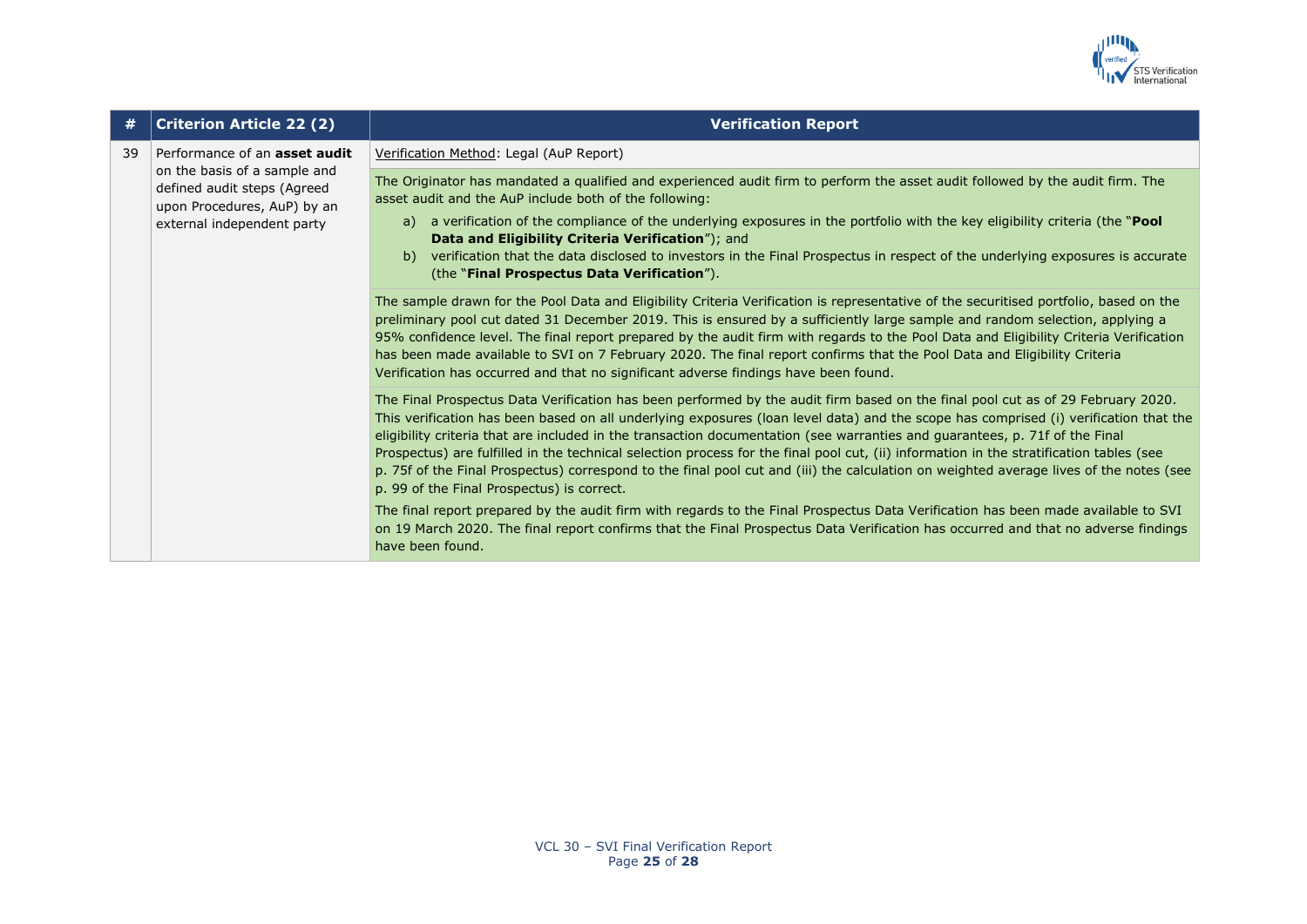

| #  | <b>Criterion Article 22 (3)</b>                                                                                                                                                                                                                                                      | <b>Verification Report</b>                                                                                                                                                                                                                                                                                                                                                                                                                                                                                                                                                                                                                                                                                           |
|----|--------------------------------------------------------------------------------------------------------------------------------------------------------------------------------------------------------------------------------------------------------------------------------------|----------------------------------------------------------------------------------------------------------------------------------------------------------------------------------------------------------------------------------------------------------------------------------------------------------------------------------------------------------------------------------------------------------------------------------------------------------------------------------------------------------------------------------------------------------------------------------------------------------------------------------------------------------------------------------------------------------------------|
| 40 | Provision of a precise liability<br>cash flow model to the<br>investors prior to pricing by the<br>Originator;<br>"precise" refers to the possibility<br>for the investor to calculate the<br>amortisation rate and, based on<br>this, the pricing of the<br>securitisation position | Verification Method: Legal (Transaction documents) / Due Diligence (Cash flow model)                                                                                                                                                                                                                                                                                                                                                                                                                                                                                                                                                                                                                                 |
|    |                                                                                                                                                                                                                                                                                      | The CF-Model has been prepared by Moody's Analytics on behalf of the Originator, and it is provided as web-based tool and can<br>be accessed via www.sfportal.com. SVI has been granted access to the website and the cash flow model for the VCL 30<br>transaction prior to announcement in order to perform the steps necessary to verify the compliance under Article 22 (3) of the<br>Securitisation Regulation. It should be noted that the statements below do reflect the result of SVI's review of the functionality of<br>the cash flow model and can be considered as a check of plausibility, however no assurance can be given that the CF-Model does<br>calculate correctly in each and every scenario. |
|    |                                                                                                                                                                                                                                                                                      | The CF-Model accurately reflects the contractual relationships and cash flows from and to the securitised portfolio, cash accounts,<br>swap counterparties, Class A and Class B Noteholders, the Subordinated Lender, the Originator, a potential back-up servicer as<br>well as other parties involved (summarised as senior expenses).                                                                                                                                                                                                                                                                                                                                                                             |
|    |                                                                                                                                                                                                                                                                                      | A wide range of different scenarios can be modelled, including but not limited to prepayments, delinguencies, defaults (gross<br>losses), recoveries, swap payments, coupon on the notes and senior expenses. Both size as well as timing of payments or<br>defaults can be varied. Also, digital scenarios such as default of swap counterparties (yes/no) or exercise of call options (yes/no)<br>can be considered. As a result, both base case scenarios for pricing as well as stress scenarios for credit analysis purposes can be<br>modelled.                                                                                                                                                                |
|    |                                                                                                                                                                                                                                                                                      | The CF-Model is available since on or around 27 January 2020 and hence has been provided before pricing. It has been updated<br>before closing to incorporate the final pool cut and will, during the life of the Transaction, be updated on a monthly basis.                                                                                                                                                                                                                                                                                                                                                                                                                                                        |
|    |                                                                                                                                                                                                                                                                                      | The Originator undertakes to provide potential investors with the CF-Model.                                                                                                                                                                                                                                                                                                                                                                                                                                                                                                                                                                                                                                          |

| #  | <b>Criterion Article 22 (4)</b>                                                                                                                                                                   | <b>Verification Report</b>                                                                                                                                                                                                                                                             |
|----|---------------------------------------------------------------------------------------------------------------------------------------------------------------------------------------------------|----------------------------------------------------------------------------------------------------------------------------------------------------------------------------------------------------------------------------------------------------------------------------------------|
| 41 | For residential mortgage loan,                                                                                                                                                                    | Verification Method: Legal (Transaction documents, Due Diligence)                                                                                                                                                                                                                      |
|    | auto loan or leasing portfolios:<br>publication of information on the<br>environmental performance of<br>the assets financed by such<br>underlying exposures (energy<br>performance certificates) | The Originator has confirmed that information on the environmental performance of the assets financed by such underlying<br>exposures (in this case: auto leases) is not captured in its internal database or IT systems and hence not available for reporting in<br>this Transaction. |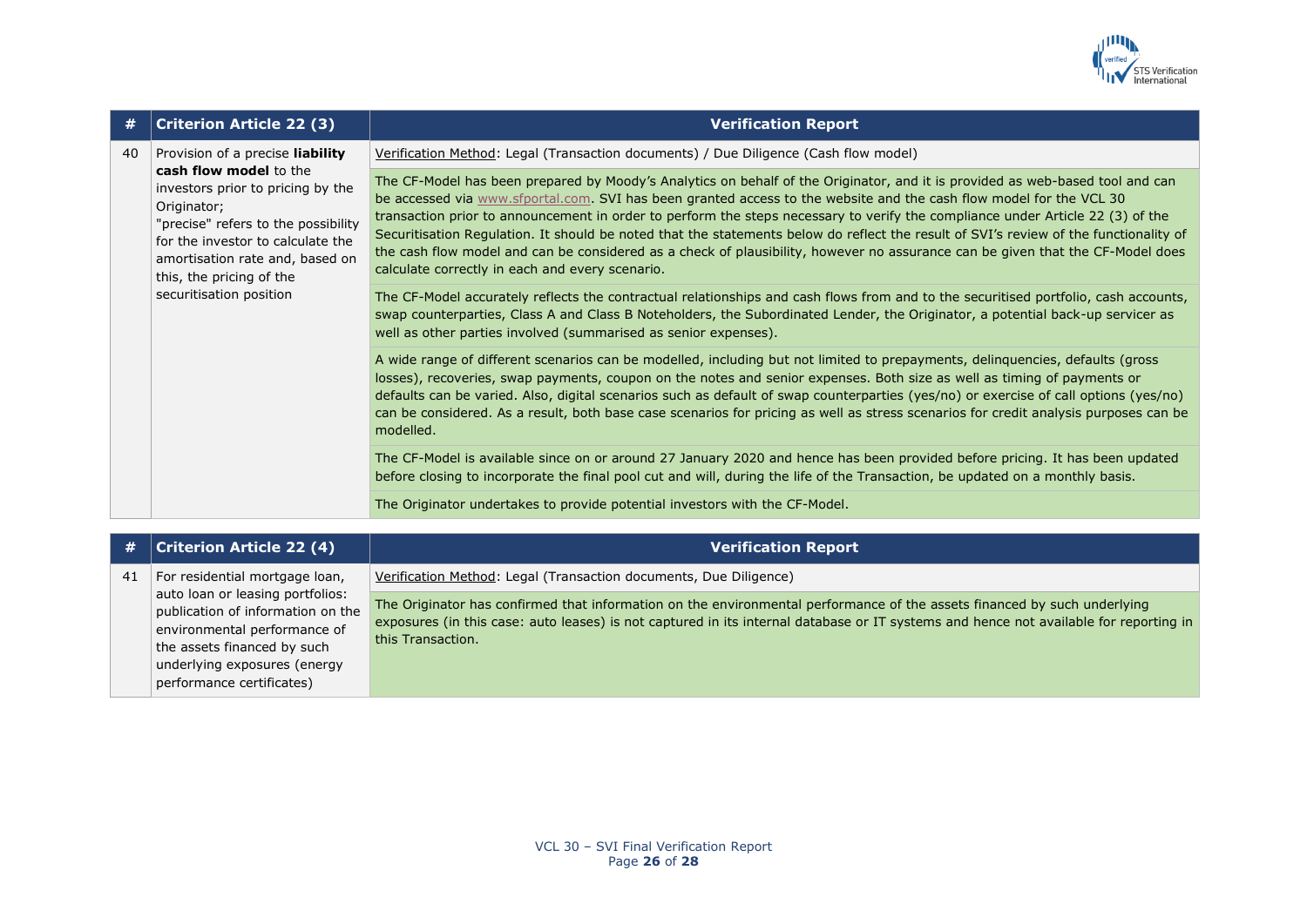

| #  | <b>Criterion Article 22 (5)</b>                                                                                                            | <b>Verification Report</b>                                                                                                                                                                                                                                                                                                                                                                                                                                                                                                                                                                                                                                                                                                                                                                                                                                                                                                                                                                                                                                                                                                                                                                                                                                                                                                                                      |
|----|--------------------------------------------------------------------------------------------------------------------------------------------|-----------------------------------------------------------------------------------------------------------------------------------------------------------------------------------------------------------------------------------------------------------------------------------------------------------------------------------------------------------------------------------------------------------------------------------------------------------------------------------------------------------------------------------------------------------------------------------------------------------------------------------------------------------------------------------------------------------------------------------------------------------------------------------------------------------------------------------------------------------------------------------------------------------------------------------------------------------------------------------------------------------------------------------------------------------------------------------------------------------------------------------------------------------------------------------------------------------------------------------------------------------------------------------------------------------------------------------------------------------------|
| 42 | Compliance with the provisions                                                                                                             | Verification Method: Legal (Transaction documents) / Due Diligence                                                                                                                                                                                                                                                                                                                                                                                                                                                                                                                                                                                                                                                                                                                                                                                                                                                                                                                                                                                                                                                                                                                                                                                                                                                                                              |
|    | of Art. 7 of the Securitisation<br>Regulation (regarding<br><b>Transparency</b> ) is the<br>responsibility of the Originator or<br>Sponsor | The Seller as the Originator warrants that it will fulfil the provisions of Art. 7 of the Securitisation Regulation as follows (see in this<br>regard subsection "IV. RISKS RELATED TO REGULATORY CHANGES" in the section "RISK FACTORS" of the Final Prospectus):<br>- Art. 7 (1) (a): Loan level data will be made available for the first time on the payment date one month after closing<br>(25 March 2020) and then on a monthly basis.<br>- Art. 7 (1) (b): The Preliminary Prospectus was made available prior to pricing.<br>- Art. $7(1)(c)$ : Not applicable.<br>- Art. 7 (1) (d): In accordance with the RTS for notification, the notification will be provided to investors in draft form prior to<br>pricing and in final form prior to closing.<br>- Art. 7 (1) (e): The investor report will be made available for the first time on the payment date one month after closing<br>(25 March 2020) and then on a monthly basis.<br>- Art. 7 (1) (f): Ad hoc announcements will be published as soon as they need to be published under the MAR.<br>- Art. 7 (1) (g): If a "Significant Event" occurs, investors will be informed immediately.<br>Until the RTS on Art. 7 has entered into force, the information according to Art. 7 (1) (a) and Art. 7 (1) (e) according to Art.<br>43 (7) will be provided on the basis of the CRA3 templates. |